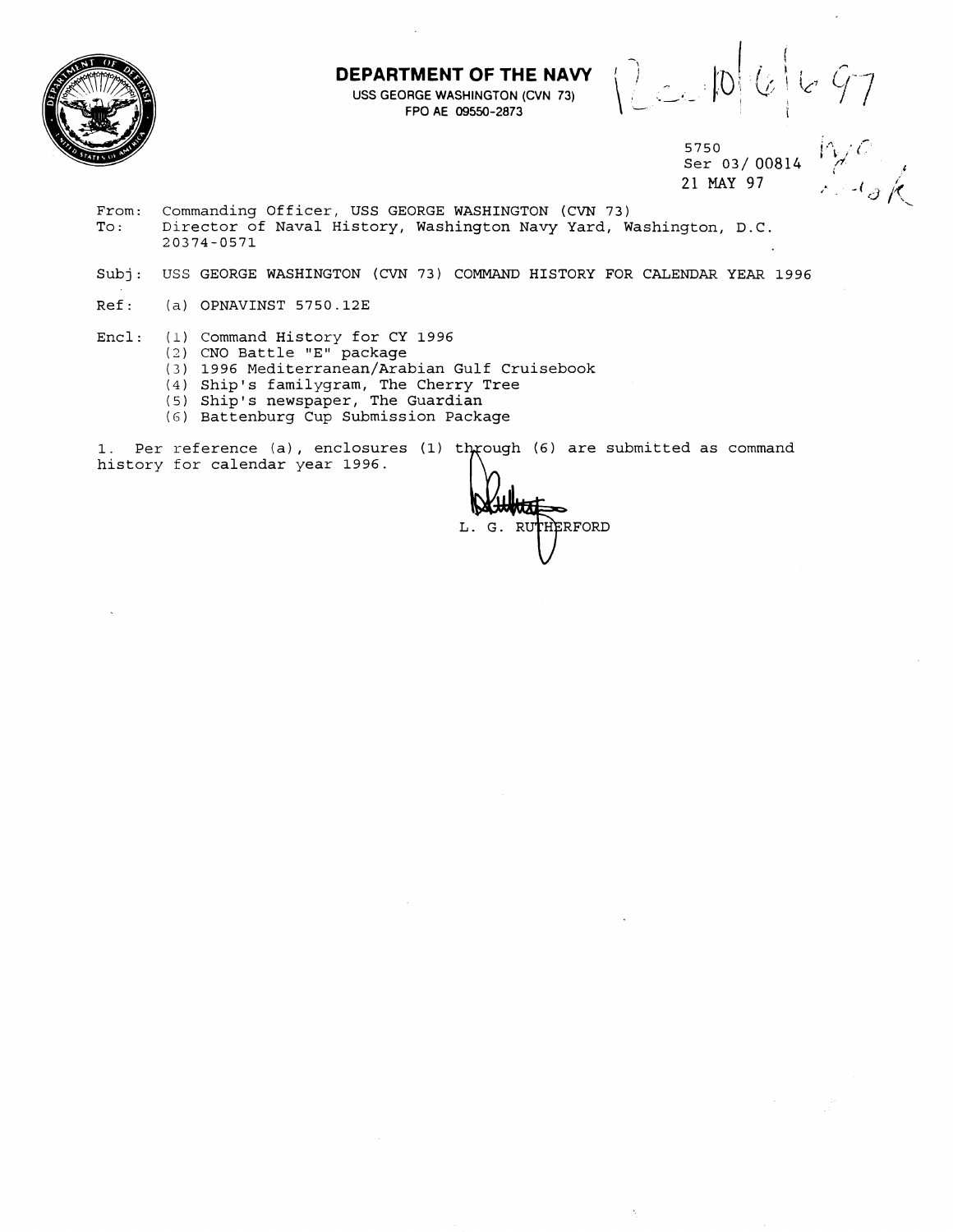## **USS GEORGE WASHINGTON (CVN 73) COMMAND HISTORY 1996**

## **COMMAND COMPOSITION AND ORGANIZATION**

USS GEORGE WASHINGTON (CVN 73), sixth of the NIMITZ-class nuclear-powered aircraft carricrs, was commissioned on July 4, 1992 at Naval Station Norfolk, Virginia. Home ported in Norfolk, Virginia, GEORGE WASHINGTON is an asset of Commander Naval Air Force, U.S. Atlantic Fleet, comrnandcd by Vice Admiral Richard C. Allen who was relieved by Vice Admiral John J. Mazach. The ship is an operational unit of the Second Fleet, commanded by Vice Admiral J. Johnson and and later by Vicc Admiral Vernon E. Clark.

Commanded by Captain Malcolm P. Branch, GEORGE WASHINGTON is tasked with numerous missions, the primary one to serve as our nations forward deployed force, ready to conduct sustained combat air operations. In this role, the ship serves as the flagship for Commander, George Washington Battle Group commanded by Rear Admiral Michael G. Mullen, who relieved Rear Admiral Henry C. Giffin III in August 1996.

GEORGE WASHINGTON deploycd with Carrier Air Wing SEVEN, commanded by Captain Kolin M. Jan. Captain Jan relieved Captain Ronald D. McElraft in June 1996. Effective 1 September 96, Carricr Air Wing ONE relieved CVW 7 as GEORGE WASHINGTON'S main armamcnt. Thc air wing providcs thc capability to conduct sustained offensive air operations against land, surfacc, and subsurface Largcts and to defend the battle group in support of assigned missions.

When fully operational. CVW 7 employed 75 aircraft including: the F-14B Tomcat fighter flown by thc Dogs of VF 143; the FIA- 18C Hornet strike-fighter operated by the Wildcats of VFA 13 1 and the Knighthawks of VFA 136; thc A-GE Intruder medium attack aircraft flown by the Blue Blasters of VA 34; thc EA-GB Prowler electronic warfare aircraft flown by the Patriots of VAQ 140; the S-3B Viking antisubmarine warfare aircraft flown by the Topcats of VS 31; the E-2C Hawkeye airborne early warning aircraft flown by thc Bluetails of VAW 121; thc ES-3B Raven flown by the Black Ravens of VQ 6; and the HH-60/SH-60F helicopter flown by the Night Dippers of HS 5. The tailcode for Carrier Air Wing SEVEN 1s "Alfa Golf."

GEORGE WASHINGTON's current, air wing, Carrier Air Wing ONE, is comprised of 79 aircraft and includes: the F-14B Tomcat fighter flown by the Diamondbacks of VF 102; the F/A-18C Hornct strike-fighter flown by the Thunderbolts of VMFA 251; the F/A-18C Hornet strike-fighter flown by thc Marauders of VFA 82; thc FIA-18C Hornet strike-fighter flown by the Sidewinders of VFA 86; the E-2C Hawkcye airborne early warning aircraft flown by the Screwtops of VAW 123; thc S-3B Viking anti-sublnarine warfare aircraft flown by the Maulers of VS 32; the EA-6B Prowler electronic warfare aircraft flown by the Rooks of VAQ 137; the ES-3B Raven flown by Det "Bravo" of the Black Ravens of VO 6; and the HH-60/SH-60F helicopter flown by the Dragonslayers of HS 11. The tailcode for Carrier Air Wing ONE is "Alfa Bravo."

Additionally, GEORGE WASHINGTON served as the base of operations for Commander, Dcstroycr Squadron TWENTY SIX while at sea, and served as a platform for joint operations with Army and Marinc Corps aviation and ground units as part of the deployment work up cycle.

Enclosurc (1)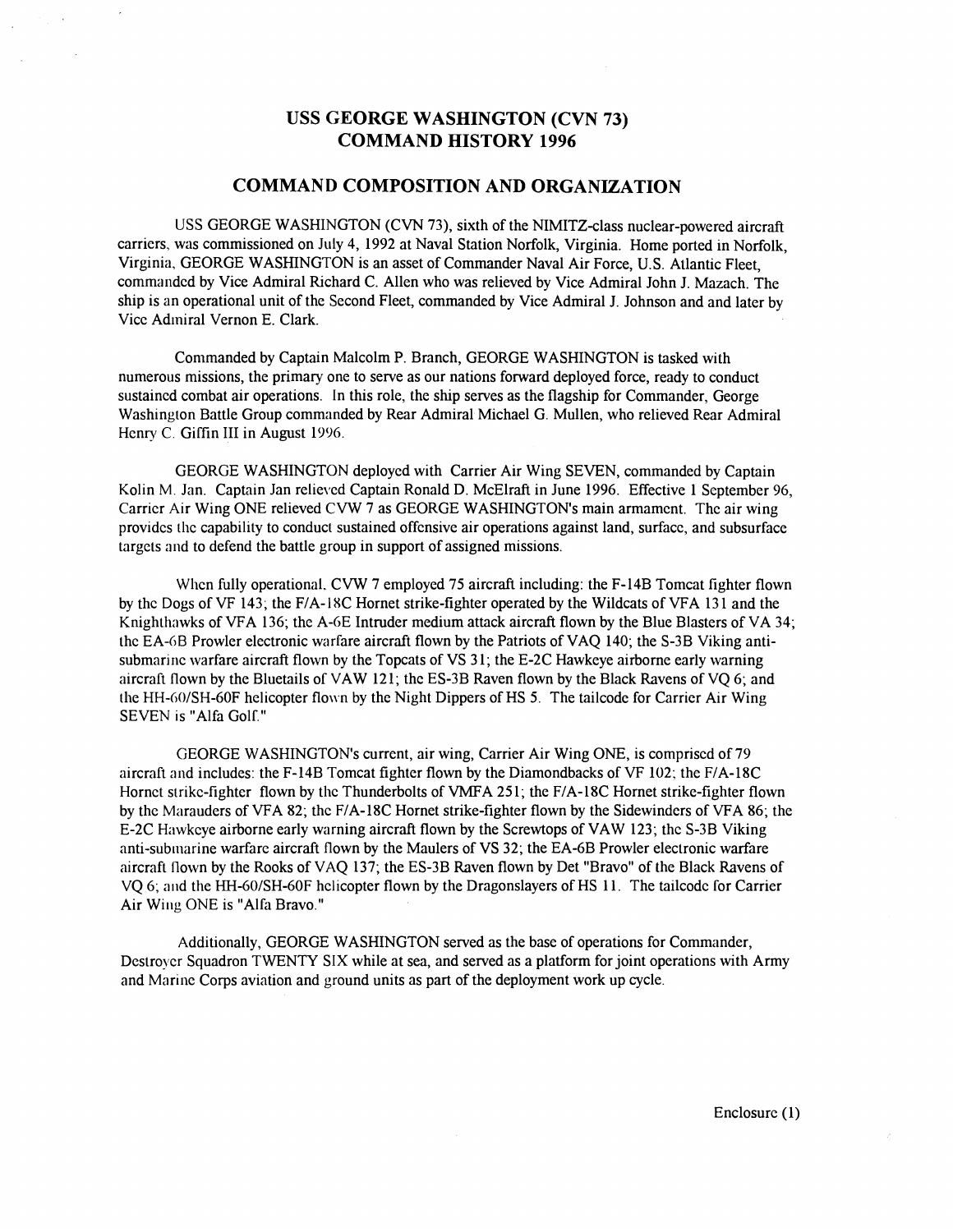## **USS GEORGE WASHINGTON (CVN 73) LEADERSHIP**

CAPT Malcolm P. Branch CAPT William L. McKee CAPT Michael R. Groothousen



Executive Officer Reactor Officer CRMD CRMD Engineering Air Air Medical Dental AIMD Navigator Navigator Weapons Supply **Operations** Safety Safety Information Systems Information Systems Deck Deck **Training** Training Legal Legal Administration Administration

Commanding Oficer Executive Officer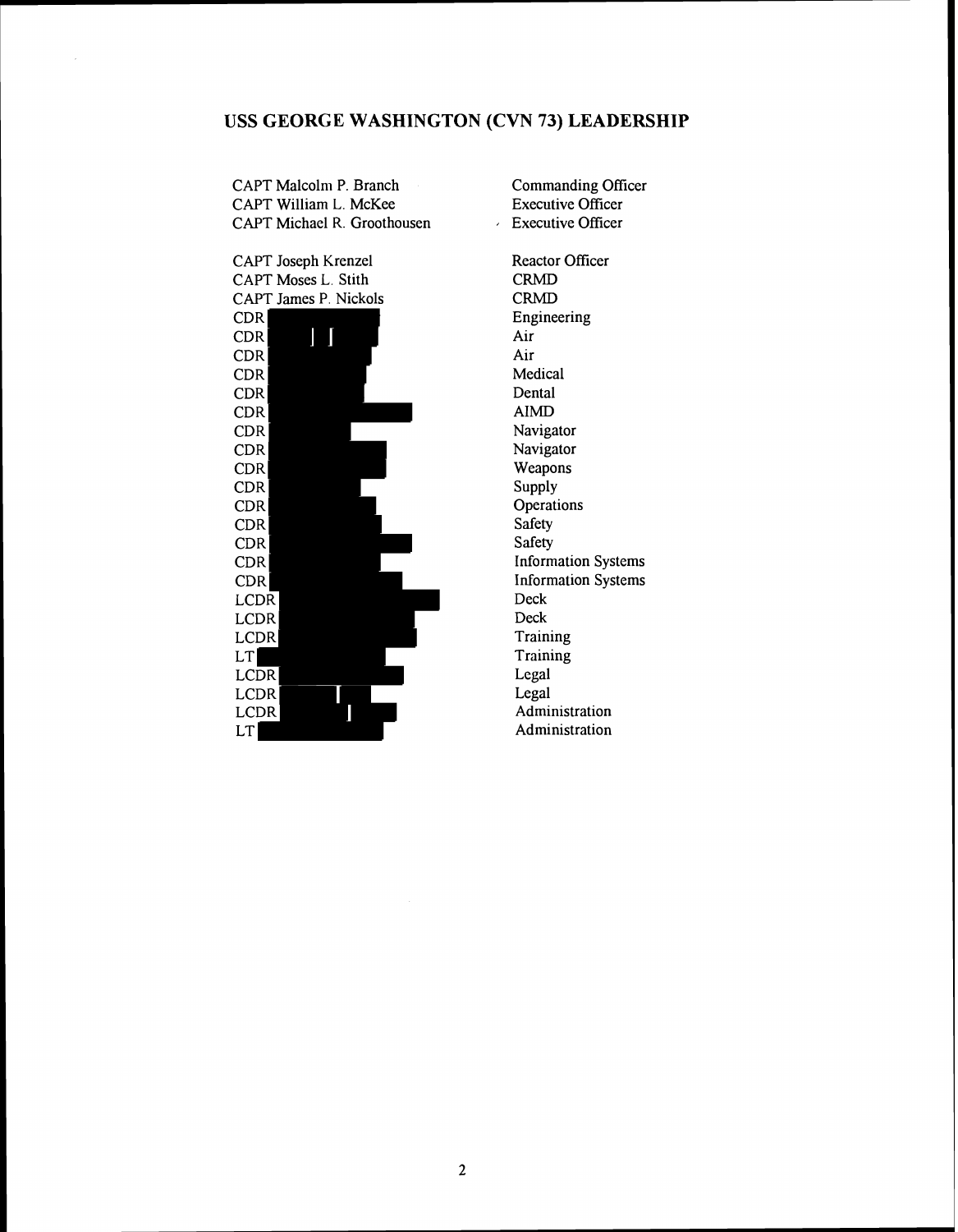### **NARRATIVE**

When 1996 began, the USS GEORGE WASHINGTON (CVN 73) was piersidc in its homeport of Naval Station Norfolk, Virginia. During the year, two major events were the focal points for the ship and its crew. First was the ship's sixth month deployment to the Mediterranean and Persian Gulf. Second was the ship's participation in the Navy's first ever Planned Incremental Availability. This was coordinated and implemented at the "Spirit of Freedom's" "home yard", the Norfolk Naval Shipyard, Portsmouth, Virginia.

Following a well deserved and enjoyable standdown period, the crew of GEORGE WASHINGTON and her embarked air wing, Carrier Air Wing SEVEN, departed for what would arguably turn out to be the Navy's most successful deployment by an aircraft carrierlair wing team. On January 26, 1996, the ship pulled away from pier 12 at Naval Station Norfolk for its second major deployment, again deploying to the Mediterranean Sea and Arabian Gulf areas.

While numerous successes were evident throughout the deployment, the most notable accomplishment for GEORGE WASHINGTON, its embarked Air Wing and personnel, was realized at the end of its deployment. On July 23, 1996, the ship, its ENTIRE crew and embarked air wing returned to throngs of cheering family, friends, and loved ones. Not one Sailor or aircraft was lost. Prior to deployment, Captain Malcolm P. Branch, GW's Commanding Officer, stated his primary goal was to complctc the deployment without losing a single life or aircraft. It was a tall order, but GW completed it.

"Of my ten deployments. this one will stand out in my mind as the most memorable," stated Captain Branch. "We made a maior contribution to world peace, and we returned with every Sailor and aircraft we left with. That speaks volumes for the professionalism of this crew, and of the spirit that I feel is a part of this great ship."

During the deployment, the GEORGE WASHINGTON and Carrier Air Wing SEVEN team participatcd in numerous significant events. First was the turnover with USS AMERICA (CV 66) on February 11. This was the last deployment for the "ageless warrior." Upon return stateside, AMERICA went into a decommissioning phase with the official ceremony held at Berth 42/43, Norfolk Naval Shipyard on August 9, 1996. This was the location of AMERICA's commissioning back in 1965.

Within 48 hours of relicving AMERICA, GEORGE WASHINGTON was a key element in our nations forward deployed forces in the Balkans. Dedicated to preserving peace, GW's air wing flew over 600 sorties, accounting for over 30% of the NATO Implementation Force's (IFOR) sorties.

In addition to flying missions in support of world peace, GW was the sight for a historic meeting of the Joint Military Commission. This gathering was to be the first time the military leaders of the three former warring factions of Boznia-Herzegovina had met together. Admiral Leighton W. Smith, Jr., Commarlder. IFOR, felt GW was the ideal location to demonstrate U.S. resolve and the fire power available, to help keep the peace process on track. It was also another step in IFOR's efforts to continue contact bctwcen all parties. The meeting was deemed a success with one notable exception. Major General Zivkor Tolimir, Deputy Commander. Headquarters Army of the Republic of Srpska did not show for the mccting.

On the evening of this historic meeting, Denver, Colorado reporter Hendrick Sybrandy from KMGH Tclcvision, filed a live report on the day's news-making events. It was the first such live broadcast from a ship using GW's state-of-tllc-art satellite technology. In all, Sybrandy conductcd five VTC's from the GW. This technology was again used when Secretary of Defense William Perry visited the "Spirit of Freedom" in July. Perry had just come from the location of a terrorist bombing in Saudi Arabia that killed 2 1 Air Force personnel. Perry appeared live on NBC1s Meel the Press and ABC's This Week with David Brinklcy via VTC.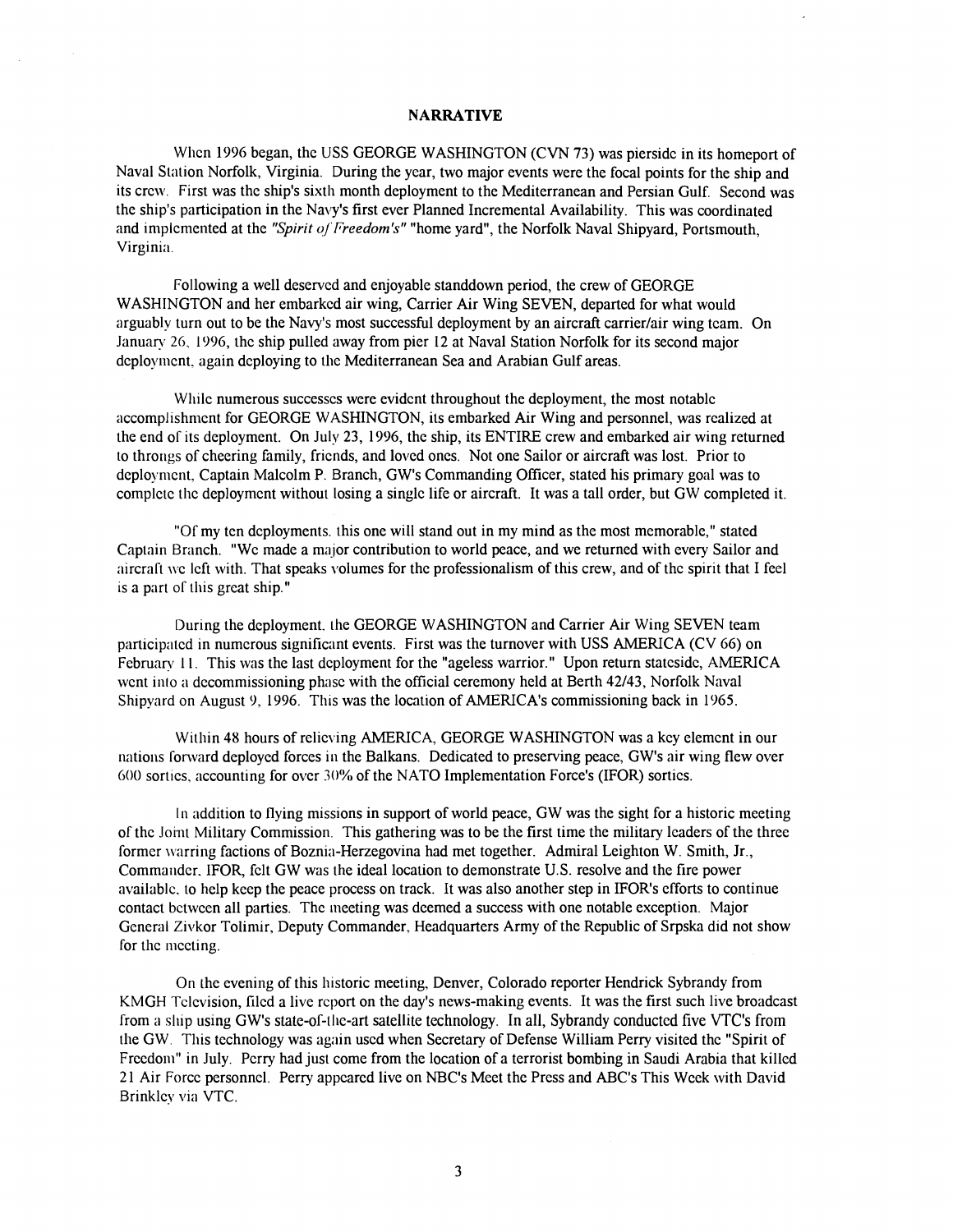Shortly after conducting operations in support of Operation Decisive Endeavor, the GW/CVW 7 team was tasked to do a high speed transit to the Arabian Gulf area of operation. This turn of events was [he rcsull of incrcascd tensions bclween mainland China and Taiwan. The situation resulted in the movement of USS NIMITZ (CVN 68) from the Arabian Gulf, along with USS INDEPENDENCE (CV 62). to the watcrs around Taiwan. GEORGE WASHINGTON was called to replacc NIMITZ in the Arabian Gulf, fulfilling United Nations duties under Operation Southern Watch. Although GW was schcdulc to go to the Arabian Gulf, this transit was a month early. While on station, CVW 7 flew **1,054**  sortics from GW's dcck, accounting for **41%** of all OSW sorties. According to Vice Admiral Scott Redd, Commander Fifth Fleet, "Your air wing (CVW 7) comprises more than 50 percent of the air power in this theater of operations... and continues to be our greatest asset."

While enroute to the Gulf, GEORGE WASHINGTON commenced its transit of the Suez Canal on March **15** and completed it on March **16.** Following departure from the Red Sea, GW camc to thc assistance of a sinking Saudi Arabian container ship, the Hafuf. Along with USS SAN JACINTO (CG 56). GW assisted the crew in helping to prevent the container ship from sinking. According to the ship's 2nd Mate, a Sudanese sailor, the Hafuf took on 20 feet of sea water in one hour crcating a 17-dcgree list at its stern. Three more degrees and Hufuf's owner would have ordered the crew to abandon ship. The container ship was left in the custody of an Omani salvage ship which towed the container ship to Dubai, United Arab Emirites for repairs.

Immediately after entering the Fifth Fleet region, GEORGE WASHINGTON was grceted by a spccial visitor. formcr President Gcorge Bush, a crew favorite. While aboard, the formcr Navy fighter pilot received a whirlwind tour and visited with GW/CVW 7 Sailors. After receiving a thunderous ovation. thc cx-Commander-in-Chief began his address to the crew by reenlisting five GW Sailors. After a bricf question and answer period, he commenced fulfilling his primary purpose, that of interacting personally with Sailors. Being no stranger to GW, the former president's opportunity to reunite with the "Spirit of Frccdom" was a mattcr of coincidence. GW's early arrival in Arabian Gulf coincidcd with Bush's goodwill tour of friendly nations in thc rcgion. He was expressing his gratitude for thcir participation in the Gulf War and their commitment to making the world a more peaceful place.

'Thc GWICVW 7 tcam continued its pursuit of operational cxcellence by flying 60 continuous hours of flight operations. This challenge was taken on to ensure that the crew was prepared for any tasking given by Command Authority. The GW Battle Group warfare commanders felt it was a great training evolution and a way to demonstrate the great capabilities of the GW/CVW 7 team. Knowing that a real world situation would require sustained combat operations, GW's leadership wanted all hands to feel confident in conducting such vigorous operations. Fifty scheduled events were recorded, launching every one-hour and 15 minutes. With the exception of one minor postponement due to severe weather conditions, the training was flawless. This afforded valuable training for the crew, and made available significant data for COMFIFTHFLEET to consider the awesome capabilities and offensive punch provided by a forward deployed aircraft carrier.

Following completion of operations in the Arabian Gulf, the GEORGE WASHINGTON transitcd back through the Sucz Canal on May **14** returning to the Mediterranean Sea. While in the Mediterranean Sea, GEORGE WASHINGTON was involved in several significant international exercises.

The first major exercise was Matador '96 with the country of Spain. It was the largest live combincd joint task force exercisc conducted in the European theater in **1996.** For this cxercisc, GEORGE WASHINGTON servcd as the first afloat platform for the Joint Forccs Air Componcnt Command (JFACC).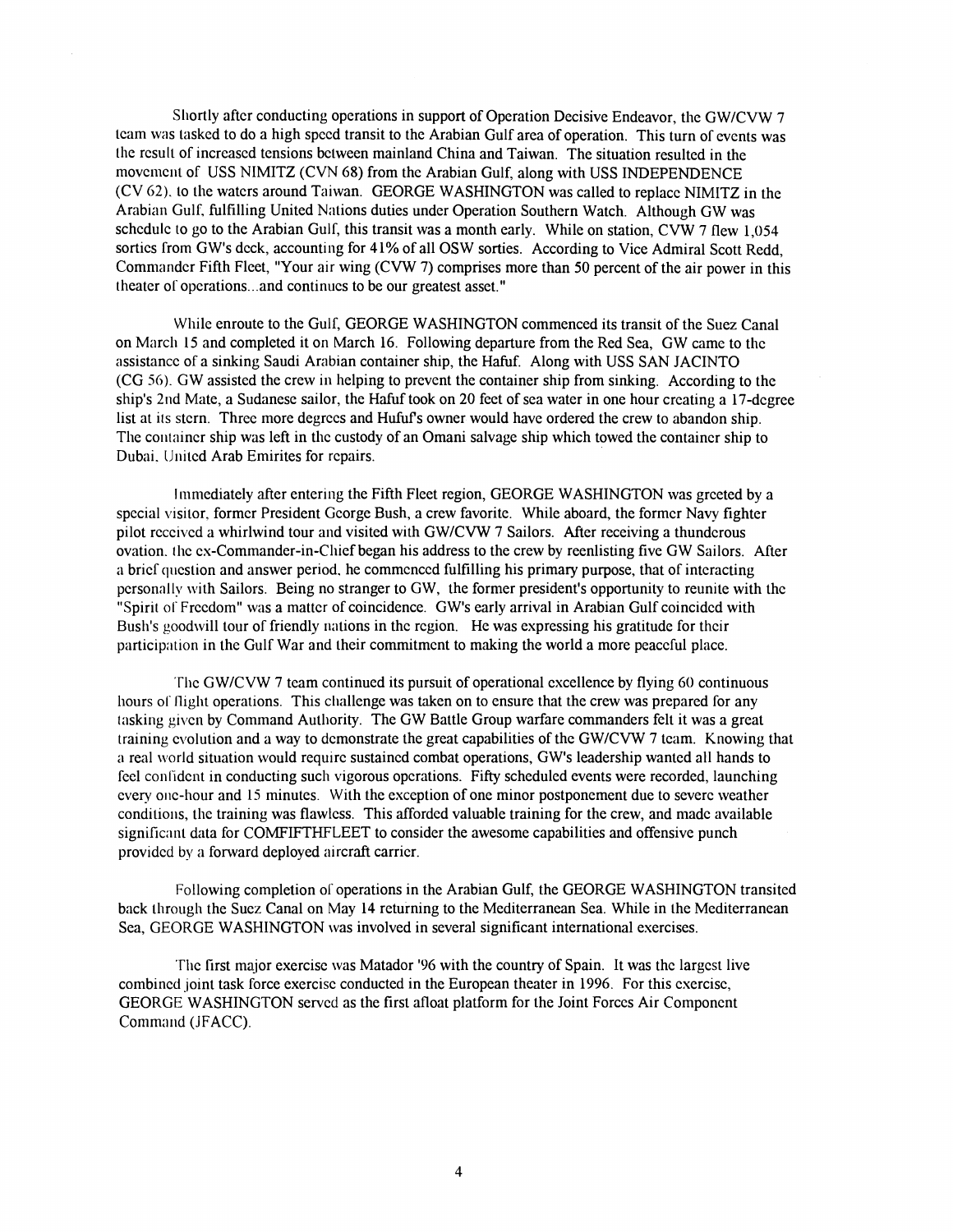Thc next major exercisc was Freedom '96. The purpose of the exercise was to reintegrate thc battlc group by testing the battle group's warfare commanders and honing their tactical war-fighting skills in a multi-national and multi-warfare environment. This was the first integrated training conducted by the battlc group as a whole sincc the Joint Task Force Exercise. It helped to refine coordination and communication in thc battle group.

The GW/CVW 7 team was involved with 13 nations in 20 exercises which accounted for 92 days 01 156 days operating in the COMSIXTHFLEET area of responsibility. In the COMFIFTHFLEET area 01 responsibility, the team was involved with five nations in **7** exercises which accounted for 29 days of the 59 days in the Gulf region. Other exercises include:

#### **EXERCISE ASSOCIATED COUNTRY** Royal Echo Spanish Passex Royal Sierra Tapon Sharem 114 Swordfish MD Distance Ops Moroccan Passex Lafeyette Phase 1 Destined Glory Nador Kuznelsov CAOCEX USS LASALLE OSAR Sharem 117 Distant Thunder Noble Dina Rukus '96 Vigilant Sentinel Uni-lateral Training Kcynote I11 Sharem 115 Bcacon Flash Indigo Anvil Initial Lirk Great Britian Spain Great Britian Spain Spain Portugal France and Norway Morocco France **Greece** Israel Russia NATO USS LASALLE (AGF 3) USA Turkey Israel Great Britian NATO USA Breat Britian USA Oman Saudi Arabia Saudi Arabia, Kuwait and **UAE**

The deployment also brought GW/CVW 7 crewmembers to several exotic and exciting ports of call. They included (in order of visit) Trieste, Italy (26 Feb - 1 Mar); Marseille, France (7-11 Mar); Jebel Ali, Unitcd Arab Emirates (6-10 Apr and 30 Apr - G May); Palma de Mallorca, Spain (25-3 1 May); Corfu, Circcce (4-8 Jun); Naples, Italy ( 21-26 Jun); and Cannes, France (1-9 Jul).

Hundreds of Sailors took advantage of the ship's dedicated Morale, Welfare and Recreation Dcpartrncnt which provided reasonably priced trips to other cities as well as special events. Destinations for the crew included Venice, Italy; Salzburg, Austria; Paris, France; Rome, Italy; the Island of Capri (Italy): Florcnce and Pisa, Italy. Events included snow skiing, diving, mountain biking, camel riding and sand skiing.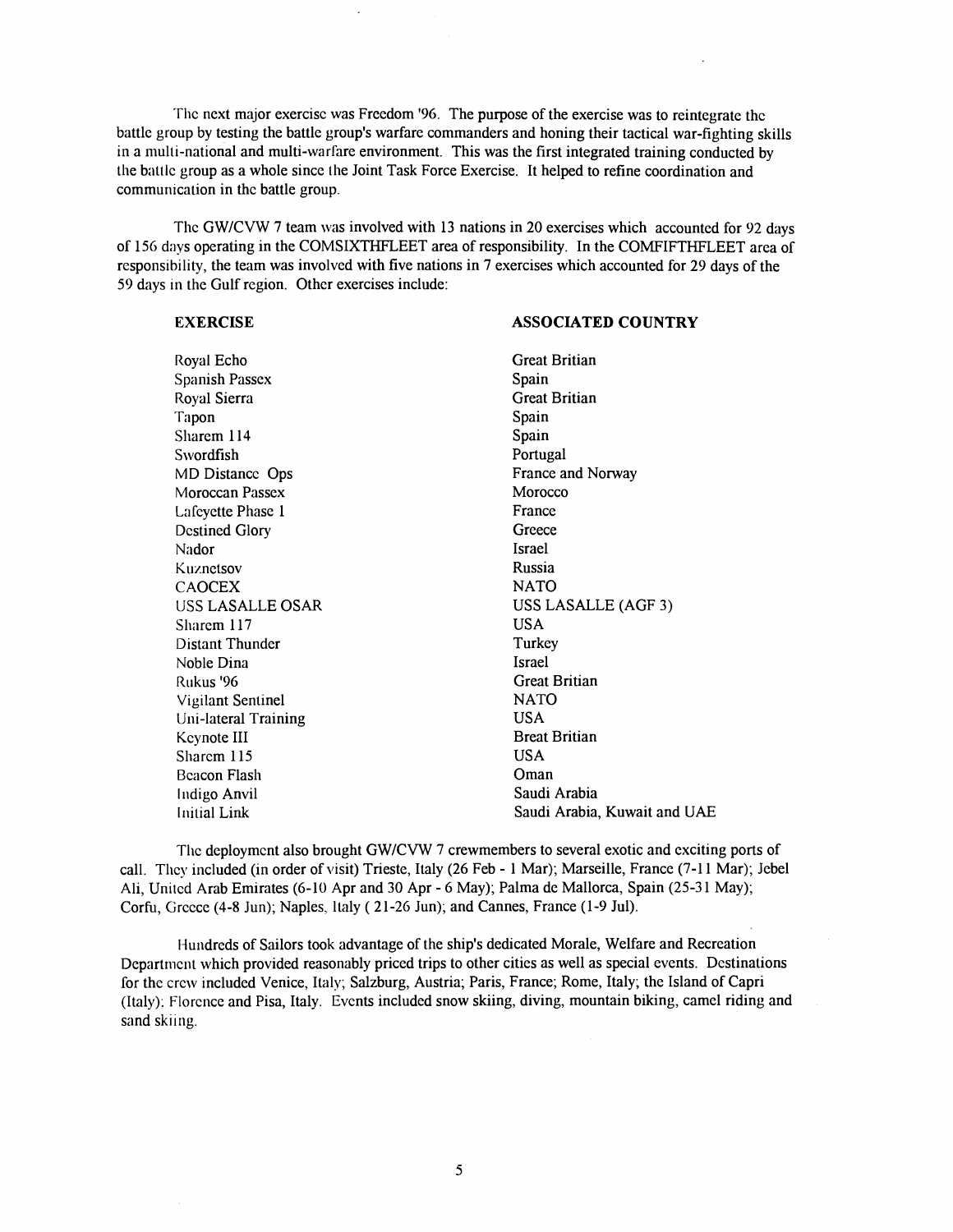Many special guests visitcd GW while in port. Among them were former world heavyweight boxing champion Muhammad Ali in Jebel Ali; Mr. Jim Neighbors of Gomer Pyle fame and Mr. Larry Harmon of Bozo fame, both who visited the ship while inport Cannes, France. The GW was a host for numerous military and diplomatic leaders including the Son of the Crown Prince of Bahrain and U.S. ambassadors irom Dcnmark, Hungary, Poland, France, Bahrain, and the United Arab Emeritcs. GW Also hosted each of the fleet Commander-in-Chiefs including VADM Donald L. Pilling, COMSIXTHFLEET, VADM John S. Redd, COMFIFTHFLEET, and ADM William J. Flanagan III, CINCLANTFLT. A list of some major distinguished visitors follows:

- Thc Honorable Williain J. Perry, Secretary of Defense
- Thc Honorable Richard Danzig, Under Secretary of the Navy
- The Honorable Joe R. Reeder, Under Secretary of the Army
- Thc Honorable Pamcla Harriman, U.S. Ambassador to France
- Thc Honorable Edward E. Elson, U.S. Ambassador to Denmark
- The Honorable Nicholos Rey, U.S. Ambassador to Poland
- The Honorable Donald Blinken, U.S. Ambassador to Hungary
- The Honorable David Ransom, U.S. Ambassador to Bahrain
- Thc Honorable David Litt, U.S. Ambassador to United Arab Emirates
- Shcikh Jamal al-Suwaidi, Political-Military Advisor to the President of the United Arab Emirates
- Mr. Carl Bildt, High Rcpresentative
- ADM Leighton "Snuffy' Smith, Commander, Implementation Force
- Govenor of Virginia, George Allen
- GEN Rasim Delic, Commander, Army of Bosnia and Herzegovina
- MGEN Zivko Budimir. Commander-in-Chief, Army of the Republic of Srpska
- LTGEN Sir Michael Walker, Commander, Ace Rapid Reaction Corps
- VADM John J. Mazach, COMNAVAIRLANT
- VADM Walter Davis. Director, Space and Electronic Warfare
- Mr. Dolf Lungren, Actor

Presence, flexibility and interoperability were key to GW's service as a forward deployed national asset. The following statistics epitomize those terms:

- Launch and recoveries: 8,510
- Aircraft moves: Flight Deck: 34,809

Hangar Bay: 4,450

- Sortie completion ratio: 99.3%
- Elcvator runs: 9,25 1
- # Underway replenishments: 43
- Fucl receivcd: 15, 506.443 gallons
- Fucl transfcrred: 1,339,836
- Pallets transferred: 5,570
- Personnel highlined: 6
- Mcssagcs processed: 1,370,000
- OLher:
	- First afloat JFACC to write and execute a real world Air Tasking Order
	- First to conduct live Video Teleconference with stateside commercial television
	- First deploycd carrier to cstablish a Worldwide Web Home Page
	- Scored 100% on all live fire competition exercises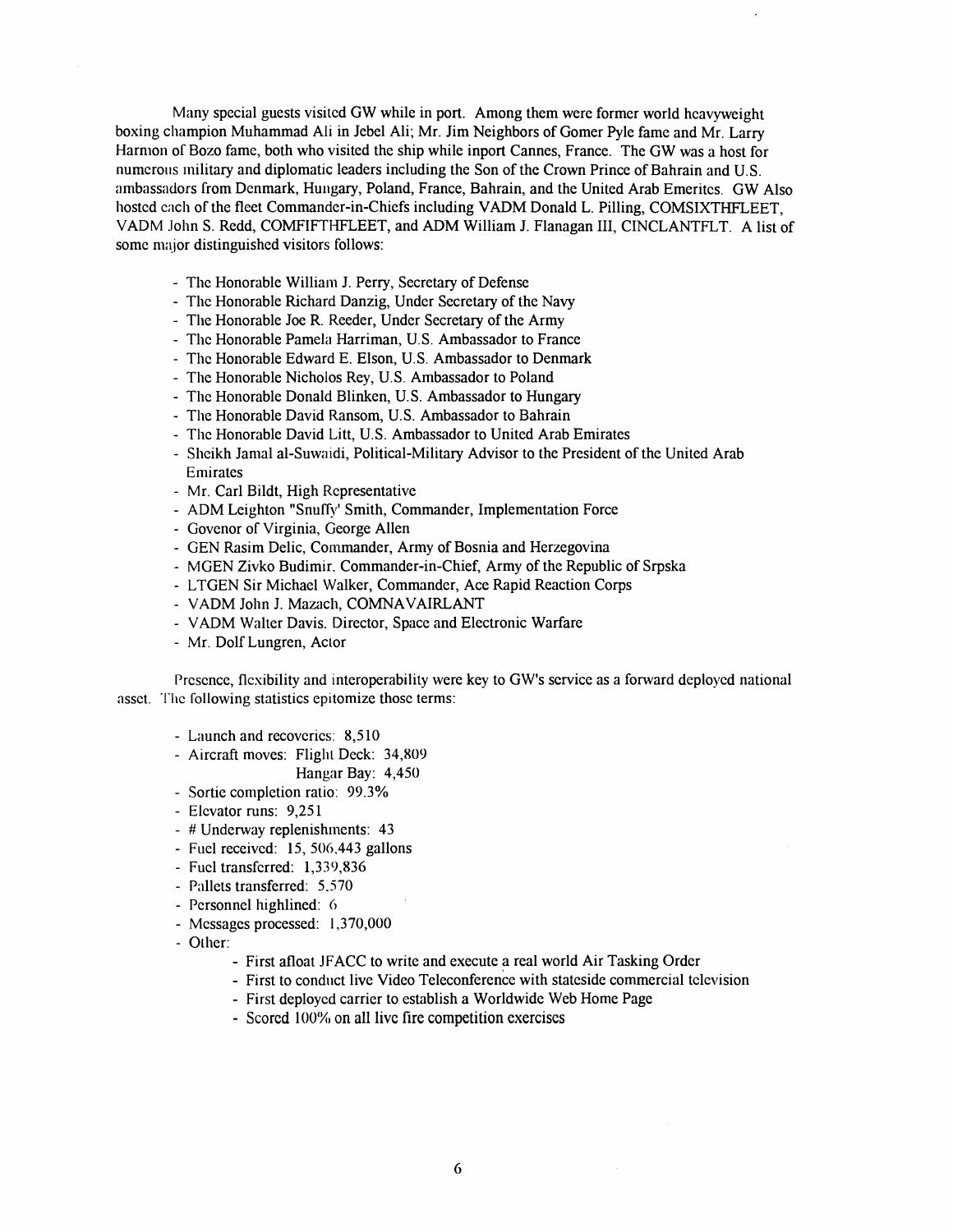## - Othcr (continued)

- Air Department's V-2 Division set new records for Atlantic Fleet in rigging the Manually Operated Visual Landing Aid System. Times were 51 seconds for the port station and 50 seconds for the starboard station. (GW previously held the record with times of 57 scconds for the port station and 54 seconds for the starboard station.)
- Won the Best CPO Mess award for Atlantic Fleet carriers
- GW's Enginccrs remove an unused auxiliary boiler from the seventh deck saving the Navy almost \$2 million dollars
- Won Navy Hcalth Promotion Award (this is second time in a row)
- Won SECNAV Environmental Protection Award
- Won awards in three CHINFO Merit categories

On July 12, he USS GEORGE WASHINGTON (CVN 73) conducted a turnover with the USS ENTERPRISE (CVN 65) and headed home. After transiting the Strait of Gibraltar, the next big event was the onload of family and friends for GW's first Tiger Cruise out of Bermuda. Nearly 700 tigers boardcd the GW on July 21 to esperience life at sca. On July 23, GW arrived at its homeport, Norfolk, Va., and the crew enjoyed a well deserved homecoming celebration. The ship got underway briefly to offload ammunition and pulled in to Norfolk Naval Shipyard, Portsmouth, Va. on August 29, to conduct the Na\/!'s first ever Planned Incremental Availability. All totaled, the ship offloaded 2,0 15 tons of ordnancc to the USS SEATTLE (AOE 3) and USS JOHN F. KENNEDY (CV 67) prior to pulling in to the shipyard.

The PIA is a six month maintenance period and is a significant change from the way carrier rnaintcnancc is conducted. It is both shorter in duration and more intense in nature, but will provide a considcrablc savings to the Navy. The PIA bill for GW is set at \$75 million dollars, but will produce time and cost savings utilizing this ncw proccdurc. Two major projects that were tackled by the crcw is improving habitability in 12 berthing compartments and cutting out access covers in the ship's ventilation system providing greater ease in maintenance.

While in the shipyard for the remainder of the year, the crew worked closely with NNSY pcrsonncl to accomplish the PIA objectives. Howcver, the crcw was also actively involved in the local community and shared some camaraderie. Events included the Sixth Annual Umoja (unity) Festival at the Children's Museum of Virginia in Portsmouth; 3,500 Sailors and family members participated in GW's Family Day at Busch Gardens; 13 Sailors volunteered two-weeks of their time to assist residents of Front Royal, Va., who were devastated by Hurricane Fran; GW sponsored a Blue Shirt Best Ball golr tournamcnt for E-6 and below and a Khaki Bcst Ball golf tournamcnt. Both events were held at the Sewells Point Golf Course; GW's 50 State Flag Detail and Chili Cook-off Team participated in the Second Annual Flcet Week Hampton Roads. The Chili Team won the "Best Showmanship" award and the "Pcoples Choice" award; GW conducted a Health Fair to help raise awareness of positive healthy lifestyles: GW participated for thc first time in the annual Parade of Lights on the Elizabeth kver in downtown Norfolk; GW held its holiday party at the Virginia Beach Pavilion with an appearance by Sinbad as thc main entertainment. A children's holiday party was also conducted at the Pavilion and a duty section party was held aboard the Spirit of Norfolk for a dinner cruise.

Calancdar ycar 1996 was highlightcd by numerous successes, accomplishments and achievements for the GW team. However, two tragedies inpacted the entire ship. One was the loss of shiprnatc Airman Apprentice Brad Daily, V-2 Division, who died from injuries received in an altercation outside **;I** Norfolk nightclub located on Hampton Blvd. near Old Dominion University. The incident occurred on December 4. A mentorial service was held aboard ship December 20 following the arrival of family members to the area. According to Captain Branch, "He was a great shipmate, a teammate and a friend. We will miss him greatly."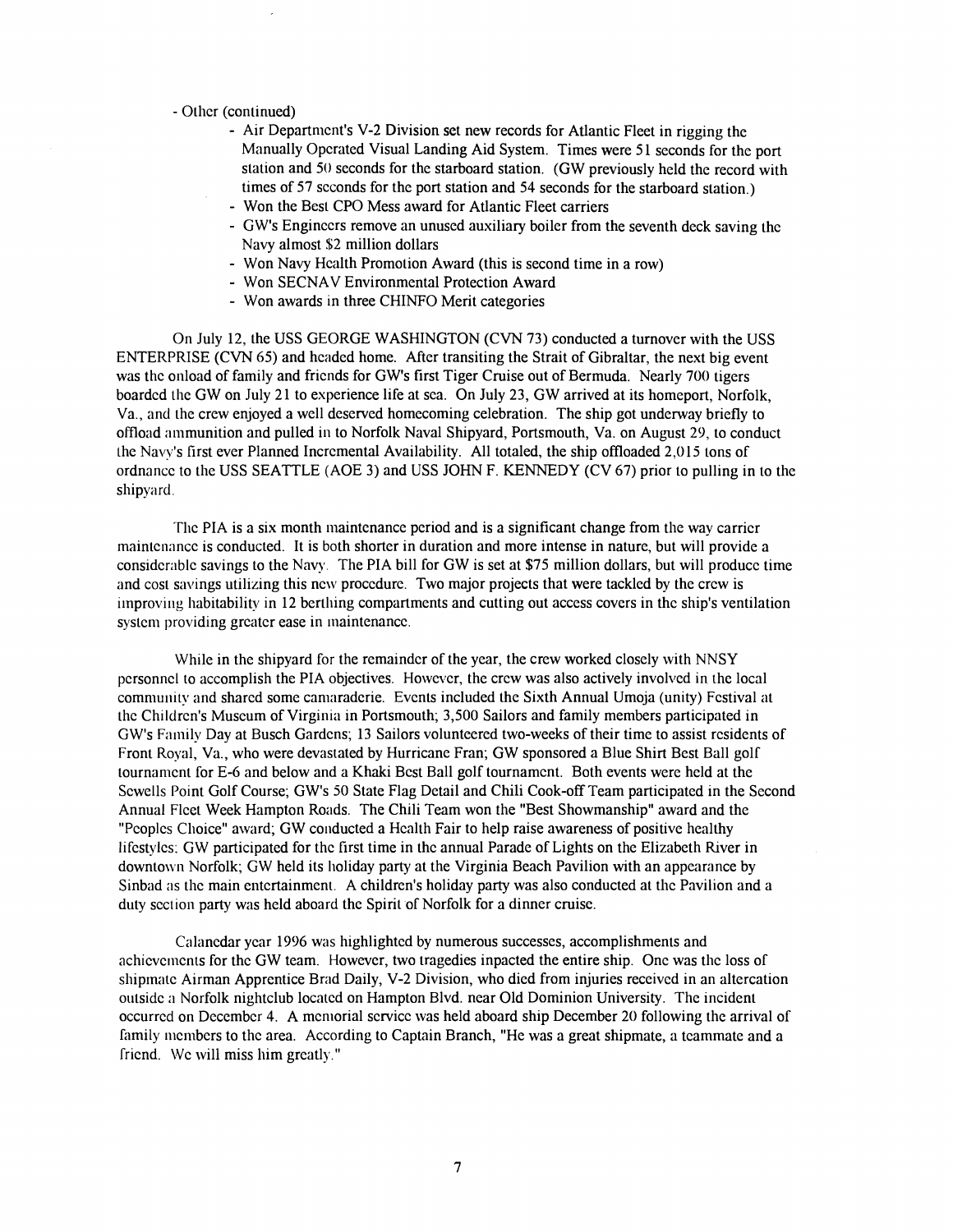The other low point for the year was the tragic and shocking death of former Chief of Naval Operations, Admiral Jeremy "Mike" Boorda, who died May 16, the result of a self-inflicted gun shot wound to the chest. The crew was obviously impacted upon hearing the news. On Saturday afternoon, May 18, the Sailors of GW/CVW 7 team gathered on the flight deck to honor the "Sailor's Sailor," not because he died, but because he lived. "This is a time to reflect on a man who was totally dedicated to improving the quality of life of each and every Sailor of our Navy," said Captain Branch. "I pray that we leave here with renewed commitment and dedication to take the tools that Admiral Boorda gave us and each day make our Navy better than it was yesterday."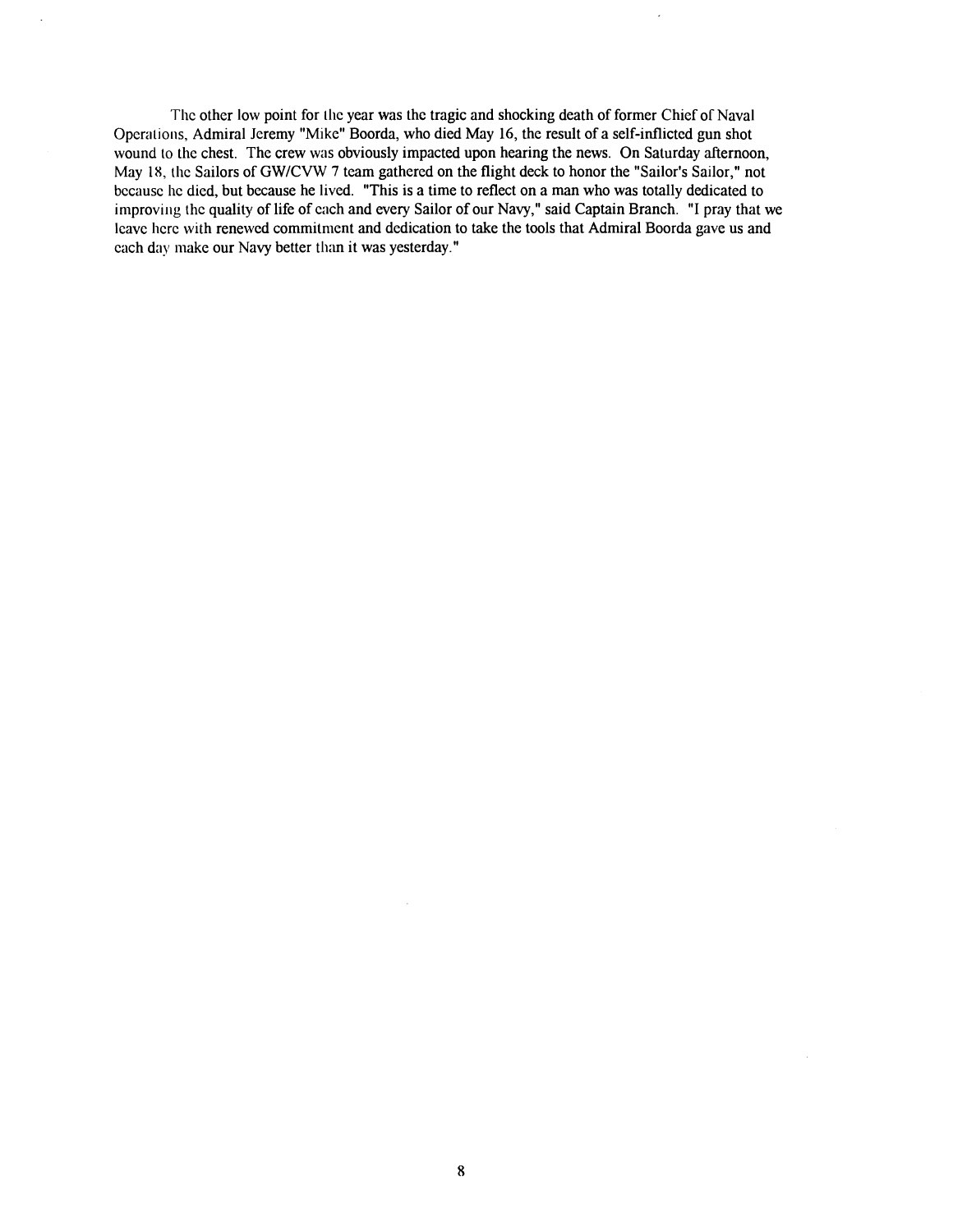# **1996 CHRONOLOGY**

# **January**

| $\mathbf{l}$ | New Year's Day<br>Moored Pier 12, Naval Base Norfolk, Va.                                                                                                                               |
|--------------|-----------------------------------------------------------------------------------------------------------------------------------------------------------------------------------------|
| 2            | Commanding Officer, Navy Environmental and Preventive Medical Unit 2 inport tour                                                                                                        |
| 3            | Conducted Zone Inspection                                                                                                                                                               |
| 6            | Conducted Married Pre-deployment Brief                                                                                                                                                  |
| 10           | Conducted Ammo Onload<br>Conducted Zone Inspection<br>Tidewater Community Health Education Coalition inport tour.                                                                       |
| $\mathbf{1}$ | RADM Donald K. Muchow, Navy Chief of Chaplain's inport visit<br>Conducted Martin Luther King, Jr. Commemorative Service                                                                 |
| 12           | Decorama Award Presentation                                                                                                                                                             |
| 13           | Conducted Single Sailor Pre-deployment Brief<br>Town Point Club Staff inport tour                                                                                                       |
| 15           | Observed Martin Luther King, Jr. Holiday<br>Norfolk Boy Scout Troop inport tour                                                                                                         |
| 16           | Carrier Air Wing 7 Staff moves aboard<br>Conducted E-2/3 Advancement Ceremony                                                                                                           |
| 17           | Conducted Zone Inspection<br>VADM Walter Davis, Jr., Director, Space and Electronic Warfare, inport tour                                                                                |
| 18           | <b>SYRATECH Silver Presentation/inport tour</b><br>Conducted E-7 Advancement Examination                                                                                                |
| 19           | Conducted Amino Onload<br>Navy International Logistics Control Office inport tour                                                                                                       |
| 22           | VADM Harold W. Gehman, Jr., Deputy Commander in Chief, U.S. Atlantic Command,<br>inport tour<br>Carrier Program Office, OPNAV (CNO/N889D) inport tour                                   |
| 23           | ADM Jeremy M. Boorda, Chief of Naval Operations, inport visit/Command Quarters<br>Commander, Naval Air Force, U.S. Atlantic Fleet inport visit (Annual Dental Readiness<br>Examination) |
| $23 - 24$    | Carrier Air Wing 7 squadrons onload                                                                                                                                                     |
| 24           | Conducted Zone Inspection                                                                                                                                                               |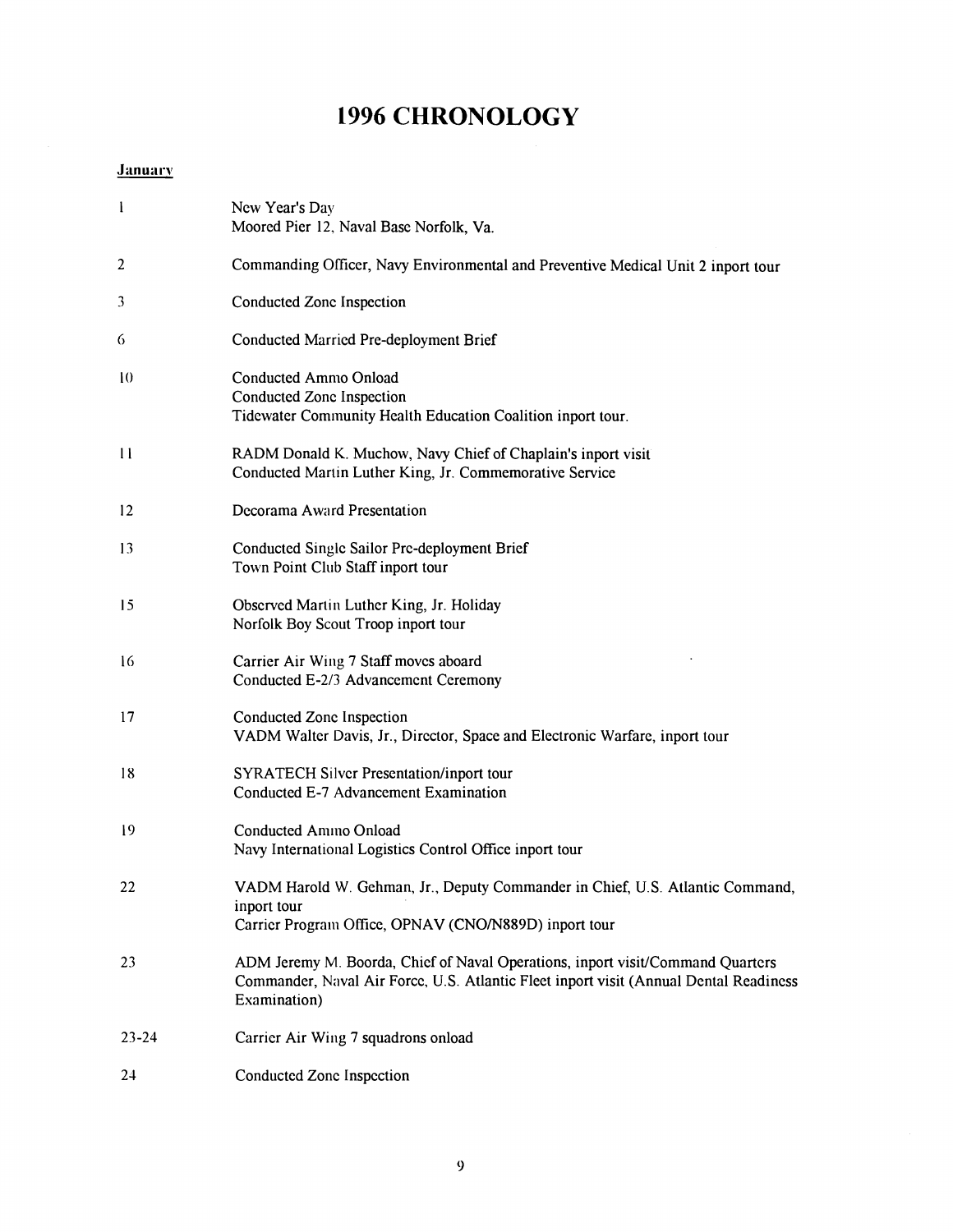| 25              | BGEN Hoffman, USAR, Chaplian Corps, inport tour<br>VADM Richard C. Allen, Commander, Naval Air Force, U.S. Atlantic Fleet, inport visit<br>Guests of RADM Paul W. Parcells (Retired) inport tour<br>Conducted media availability for deployment<br>HS 5 helos fly-on |
|-----------------|----------------------------------------------------------------------------------------------------------------------------------------------------------------------------------------------------------------------------------------------------------------------|
| 26              | Underway for Mediterranian/Persian Gulf Deployment<br><b>Conducted Flight Operations - Carrier Qualifications</b>                                                                                                                                                    |
| $25 - 27$       | The Learning Channel embark                                                                                                                                                                                                                                          |
| 27              | Conducted Underway Replenishment with USS MOUNT BAKER (AE 34)<br><b>Conducted Flight Operations</b>                                                                                                                                                                  |
| $27 - 28$       | Washington, DC Navy League embark                                                                                                                                                                                                                                    |
| 29              | <b>Conducted Helicopter Flight Operations</b><br>Conducted Underway Replenishment with USS BARRY (DDG 52) and USS ARTHUR<br>W. RADFORD (DD 968)<br>Conducted Verticle Replenishment with USS MOUNT BAKER (AE 34)                                                     |
| 30              | Conducted Underway Replenishment with USS STOUT (DDG 55) (This was the first<br>UNREP alongside a carrier for the STOUT which received 150,000 gallons of fuel.)<br><b>Conducted Helicopter Flight Operations</b><br><b>Conducted General Quarters Drill</b>         |
| $30-3$ Feb      | NPMTT embarks                                                                                                                                                                                                                                                        |
| 31              | Conducted CIWS PACFIRE<br>Conducted Zone Inspection<br>Conducted Underway Replenishment with USS CONOLLY (DD 979), USS ARTHUR<br>W. RADFORD (DD 968) and USS SAMUEL B. ROBERTS (FFG 58)<br><b>Conducted Helicopter Flight Operations</b>                             |
| <b>February</b> |                                                                                                                                                                                                                                                                      |
| 1               | <b>Conducted Flight Operations</b><br>Conducted full bore 50 caliber shoot<br>Conducted Underway Replenishment with USS SAMUEL B. ROBERTS (FFG 58)<br><b>Conducted Helicopter Flight Operations</b>                                                                  |
| 2               | Advanced clocks to conform to 3+P<br><b>Conducted Helicopter Flight Operations</b><br>Conducted Underway Replenishment with USS ARTHUR W. RADFORD (DD 968)<br><b>Conducted General Quarters Drill</b>                                                                |
| 3               | <b>Conducted Flight Operations</b><br>Conducted Underway Replenishment with USS MERRIMACK (AO 179)<br>Conducted small arms fire<br>Conducted CIWS PACFIRE                                                                                                            |
| 4               | Advanced clocks to conform to $+20$<br><b>Conducted Flight Operations</b><br>COMUSFORAZORES Lajes Field personnel daylight embark                                                                                                                                    |

 $\sim 10^7$ 

 $\bar{\bar{z}}$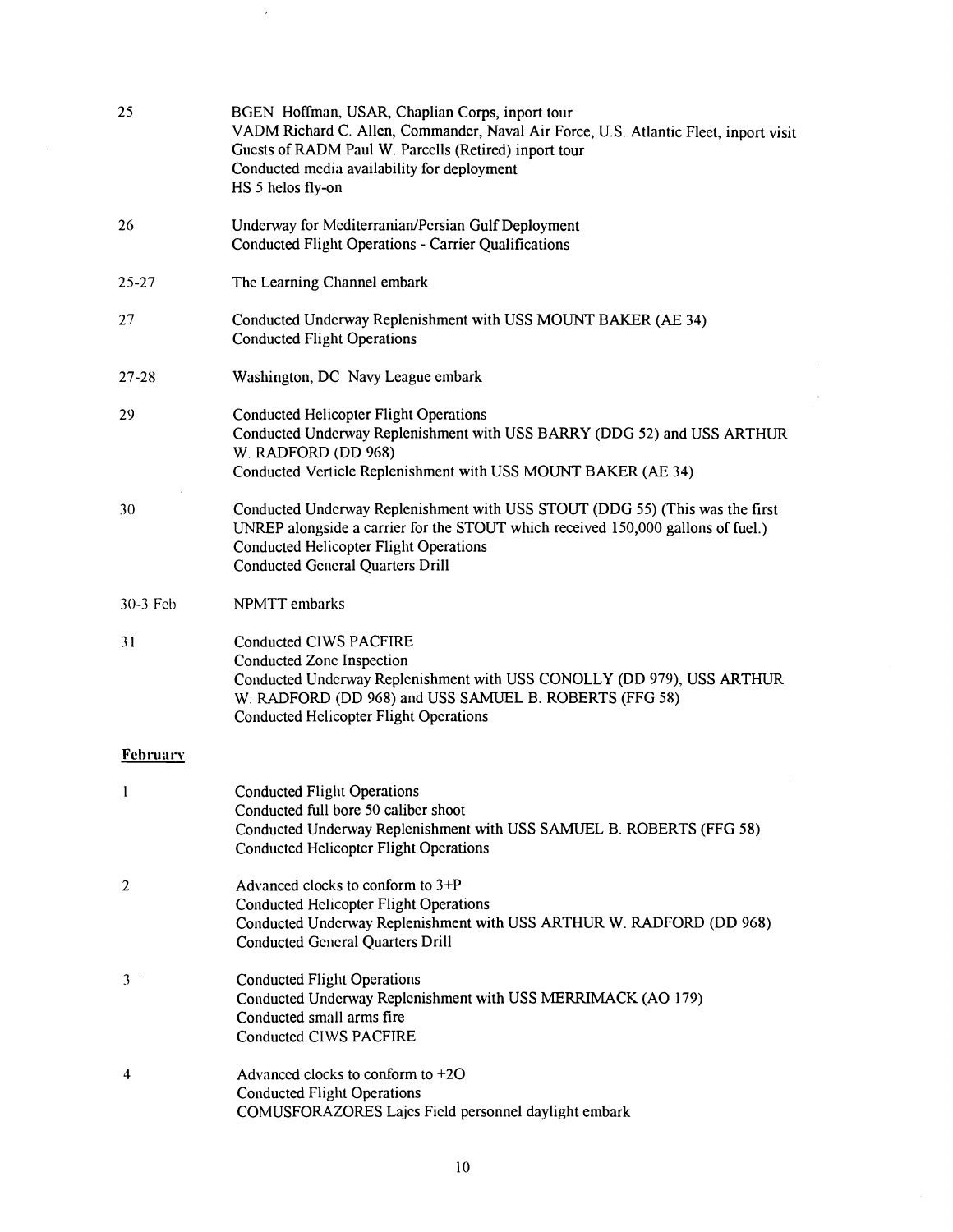| $5 - 7$          | Conduct French PASSEX                                                                                                                                                               |
|------------------|-------------------------------------------------------------------------------------------------------------------------------------------------------------------------------------|
| 5                | <b>Conducted Flight Operations</b>                                                                                                                                                  |
| 6                | Advance clocks to conform to $+1N$<br>Conducted Undcrway Replenishment with USS MERRIMACK (AO 179)<br><b>Conducted Flight Operations</b><br><b>Conducted General Quarters Drill</b> |
| 7                | Conducted Zone Inspection<br><b>Conducted Flight Operations</b>                                                                                                                     |
| 8                | Advance clocks to conform to $+0Z$<br>Inchop to European Command Theater<br><b>Transit Strait of Gibraltar</b>                                                                      |
| $\boldsymbol{Q}$ | <b>Conducted Flight Operations</b><br><b>Conducted General Quarters Drill</b><br>Condcuted full bore 50 caliber shoot                                                               |
| 10               | Advance clocks to conform to 1A<br><b>Conducted Flight Operations</b>                                                                                                               |
| $10 - 15$        | NAVINFO Southwest Media Embark (KXTV (ABC), Sacramento, CA; WSSU (NBC),<br>New Orleans, LA; KPRC (NBC), Houston, TX; Denver Post; Tulsa World)                                      |
| $\mathbf{1}$     | Turn over with USS AMERICA (CV 66)<br>Conducted Vertical Replenishment with USS AMERICA (CV 66)<br><b>Conducted Helicopter Flight Operations</b>                                    |
| 12               | <b>Conducted Safety Standdown</b><br><b>Conducted Flight Operations</b><br>Conducted Underway Replenishment with USNS LEROY GRUMMAN (T-AO 195)                                      |
| $12 - 13$        | Combined Air Operations Center (CAOC) embark for orientation briefs                                                                                                                 |
| 13               | <b>Conducted Flight Operations</b><br>RADM Peter Franklyn, Commander, HMS ILLUSTRIOUS Battle Group day embark<br><b>Conducted General Quarters Drill</b>                            |
| $13 - 15$        | <b>COMSIXTHFLT Media Training Team embarks</b>                                                                                                                                      |
| 14               | Conducted Zone Inspection<br><b>Conducted CIWS PACFIRE</b><br><b>Conducted Flight Operations</b>                                                                                    |
| 15               | <b>Conducted Flight Operations</b>                                                                                                                                                  |
| 16               | <b>Conducted Flight Operations</b><br>Conducted E-2/3 Advancement Ceremony<br><b>Conducted General Quarters Drill</b>                                                               |

 $\hat{\boldsymbol{\beta}}$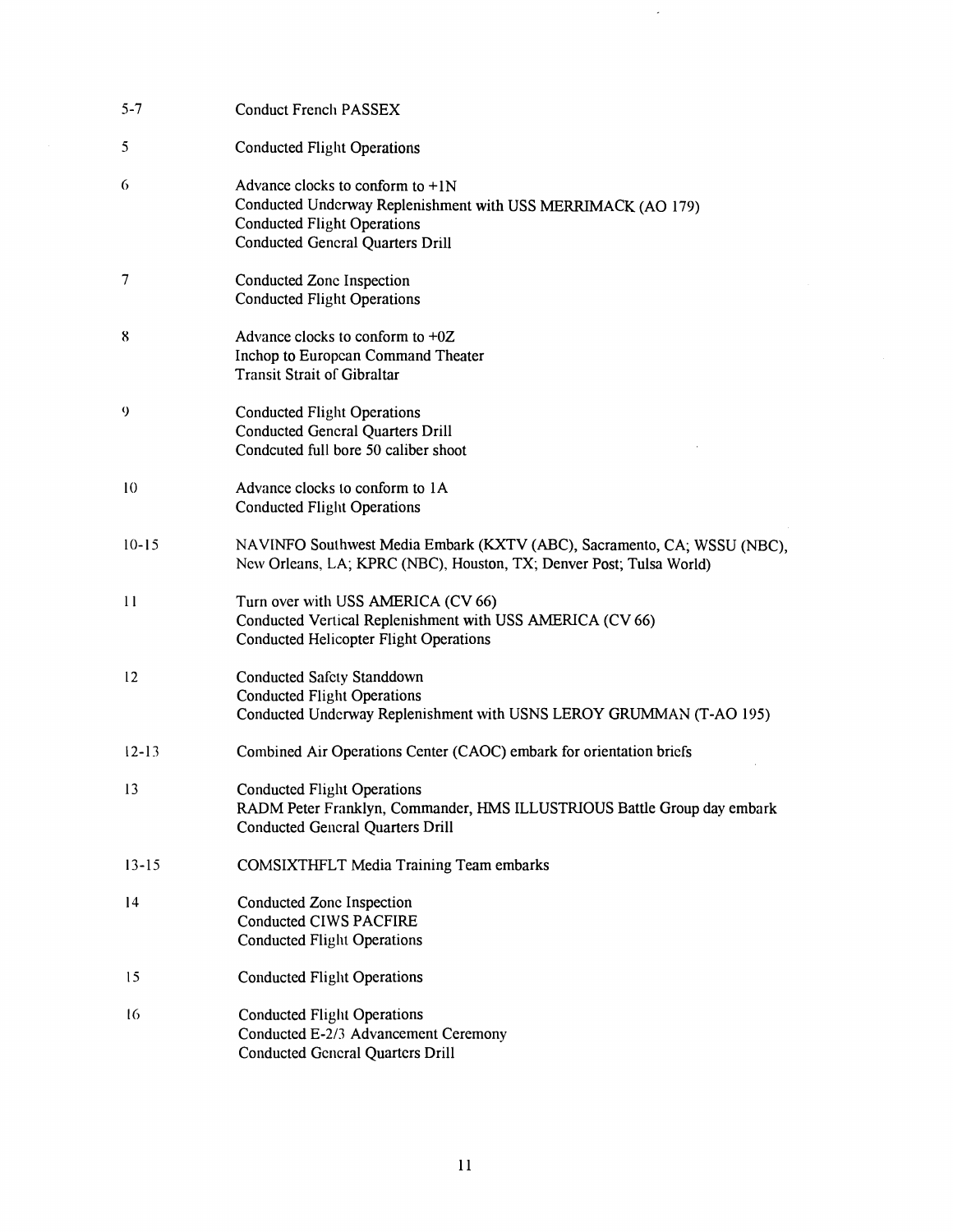| 17         | Conducted Underway Replenishment with USNS LEROY GRUMMAN (T-AO 195) and<br>USNS SATURN (T-AFS 10)<br><b>Conducted Flight Operations</b>                                                                                                                                                                                                                                                                                                                                                                                                  |
|------------|------------------------------------------------------------------------------------------------------------------------------------------------------------------------------------------------------------------------------------------------------------------------------------------------------------------------------------------------------------------------------------------------------------------------------------------------------------------------------------------------------------------------------------------|
| $17 - 20$  | NAVINFO Southwest Media Embark (KMGH (ABC), Denver, CO; WBBH (NBC), Fort<br>Meyers, FL; Virginian Pilot, Norfolk, VA; WSAV (NBC), Savannah, GA; WGST<br>(AM/FM Radio), Atlanta, GA)                                                                                                                                                                                                                                                                                                                                                      |
| 18         | Conducted Underway Replenishment with USNS SATURN (T-AFS 10)<br><b>Conducted Flight Operations</b><br>Conducted Damage Control Requalification Testing for all hands                                                                                                                                                                                                                                                                                                                                                                     |
| 19         | <b>Conducted Flight Operations</b><br>Joint Military Commission Meeting/day embark (Participants: ADM Leighton Smith,<br>COMIFOR; LGEN Sir Michael Walker, Command, Allied Command Europe Rapid<br>Reaction Corps: GEN Rasim Delic, Commander, Army of Bosnia and Herzegovina;<br>MGEN Zivko Budimir, Commander-in-Chief, Army of the Republic of Srpska; Mr. Carl<br>Bildt, The High Representative. Media: ABC News; Reuters; U.S. News and World<br>Report; Zagreb Daily Newspaper; Croatia Wire Service; Bosnia and Herzegovina TV.) |
| $20 - 21$  | Anchored Gulf of Manfredonia                                                                                                                                                                                                                                                                                                                                                                                                                                                                                                             |
| 20         | <b>Conducted Helicopter Flight Operations</b>                                                                                                                                                                                                                                                                                                                                                                                                                                                                                            |
| 21         | Conducted Zone Inspection<br><b>Conducted Flight Operations</b>                                                                                                                                                                                                                                                                                                                                                                                                                                                                          |
| $22 - 23$  | RADM Steve Abbot, Director of Operations, USEUCOM embark<br>Mr. George Wilson, Times Newspapers, embark                                                                                                                                                                                                                                                                                                                                                                                                                                  |
| $22 - 26$  | Military-to-Military, Joint Contact Team Program embark (3 Polish Field Grade<br>Officers: Komandor (0-6) Gorski; Porucznik (0-5) Gombinski; Podporucznik (0-4)<br>Krawczyk.)                                                                                                                                                                                                                                                                                                                                                            |
| $23 - 24$  | Ecuadorian Naval Exchange Officer embark (LCDR Roberto Jara stationed aboard USS<br>STOUT (DG 55))                                                                                                                                                                                                                                                                                                                                                                                                                                       |
| 23         | <b>Conducted Flight Operations</b><br><b>Conducted General Quarters Drill</b>                                                                                                                                                                                                                                                                                                                                                                                                                                                            |
| 24         | Conducted Underway Replenishment with USS BIG HORN (AO 198)<br><b>Conducted Flight Operations</b><br>Conducted Black History Month Celebration                                                                                                                                                                                                                                                                                                                                                                                           |
| $24 - 26$  | Bulgarian film crew embark; TV Program "The Explorers"                                                                                                                                                                                                                                                                                                                                                                                                                                                                                   |
| 25         | Conducted Underway Replenishment with USNS LEROY GRUMMAN (T-AO 195)<br><b>Conducted Helicopter Flight Operations</b>                                                                                                                                                                                                                                                                                                                                                                                                                     |
| $26-1$ Mar | Inport Tricste, Italy                                                                                                                                                                                                                                                                                                                                                                                                                                                                                                                    |
| 26         | Italian Visitors embark for tour<br><b>Conducted Helicopter Flight Operations</b>                                                                                                                                                                                                                                                                                                                                                                                                                                                        |

 $\sim$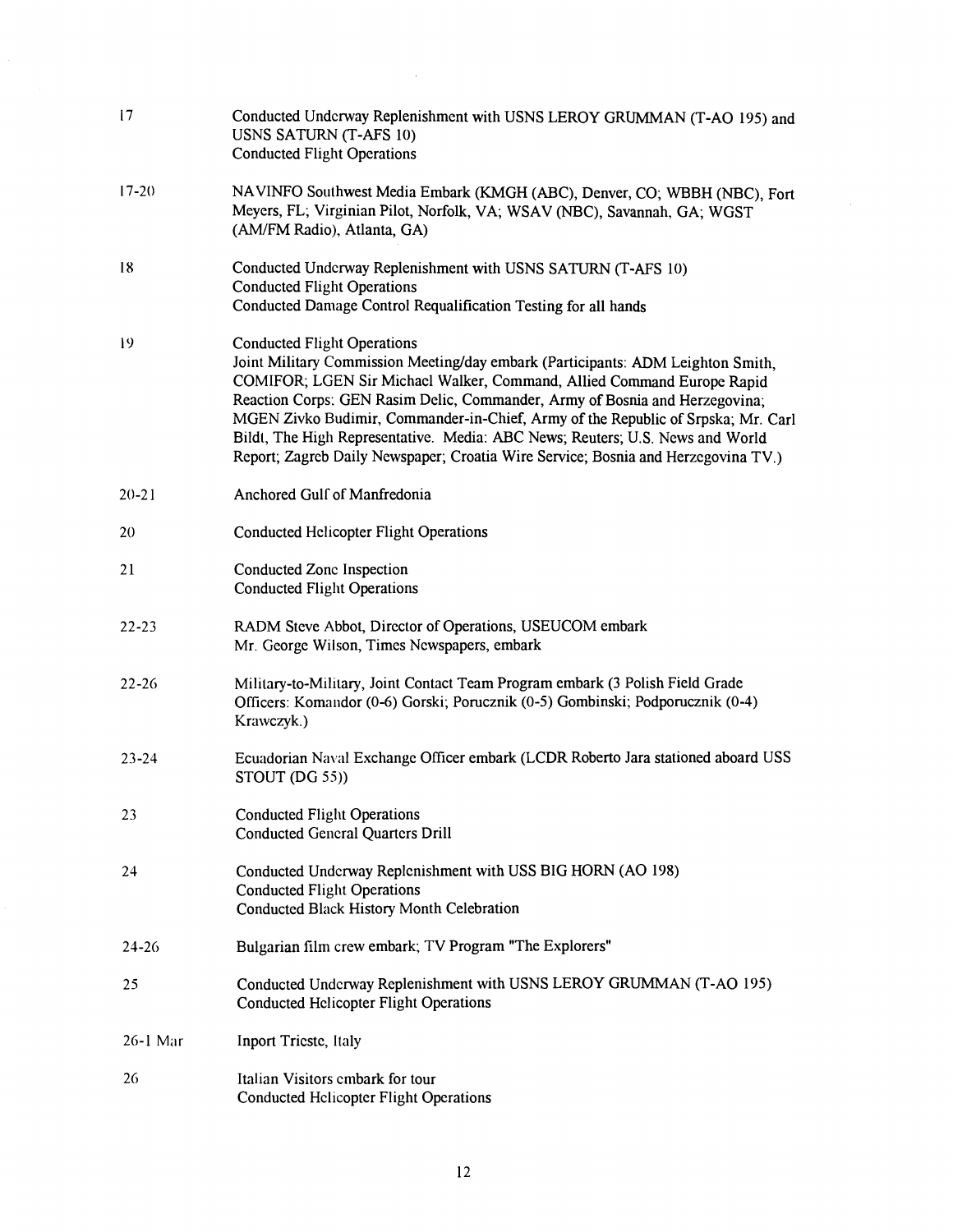| 10           | <b>Conducted Helicopter Flight Operations</b><br>Conducted Daily Shipboard tours for local citizens                                                                                                                                                                                                 |
|--------------|-----------------------------------------------------------------------------------------------------------------------------------------------------------------------------------------------------------------------------------------------------------------------------------------------------|
| $\mathbf{1}$ | Conducted Underway/Verticle Replenishment with USNS SAN DIEGO (AFS 6)<br><b>Conducted Flight Operations</b>                                                                                                                                                                                         |
| 12           | Conducted E-6 Advancement Examination                                                                                                                                                                                                                                                               |
| 13           | Advance clocks to conform to -2B<br>Conducted CIWS PACFIRE<br>Conducted Zone Inspection<br><b>Conducted Flight Operations</b><br>Mr. Richard Danzig, Under Secretary of the Navy and Mr. Joe R. Reeder, Under<br>Secretary of the Army for daylight embark and F-14 "TOMCAT" familiarizaiton flight |
| 14           | <b>Conducted Flight Operations</b><br>Conducted Vertical Replenishment with USS MOUNT BAKER (AE 34)<br>Conducted Underway Replenishment with USS MERRIMACK (AO 179)<br><b>Anchored Port Said</b>                                                                                                    |
| 15           | Underway, Transit Suez Canal<br><b>INCHOP to CENTCOM</b>                                                                                                                                                                                                                                            |
| 17           | <b>Conducted Flight Operations</b><br>Conducted E-2/3 Advancement Ceremony                                                                                                                                                                                                                          |
| 18           | Conducted Bab el Mandab Transit<br><b>Conducted General Quarters Drill</b>                                                                                                                                                                                                                          |
| 19           | <b>Conducted Flight Operations</b><br>Conducted 50 caliber shoot<br>Advanced clocks to conform to -3C                                                                                                                                                                                               |
| 20           | Conducted Underway Replenishment with USS SAN JACINTO (CG 56)<br>Conducted Zone Inspection<br><b>Conducted Flight Operations</b>                                                                                                                                                                    |
| 21           | Conducted Underway Replenishment with USS SAN JACINTO (CG 56)<br><b>Conducted CIWS PACFIRE</b><br><b>Conducted General Quarters Drill</b>                                                                                                                                                           |
| $21 - 22$    | <b>Conducted Strait of Hormuz Transit</b>                                                                                                                                                                                                                                                           |
| 22           | <b>Conducted Flight Operations</b><br>Former President George Bush day embark (President Bush was on a "good will"<br>mission visiting former Gulf War Coalition countries and made time in his busy<br>schedule to visit GW.)                                                                      |
| 23           | <b>Conducted Flight Operations</b>                                                                                                                                                                                                                                                                  |
| 24           | <b>Conducted Flight Operations</b>                                                                                                                                                                                                                                                                  |

ś

 $\bar{\epsilon}$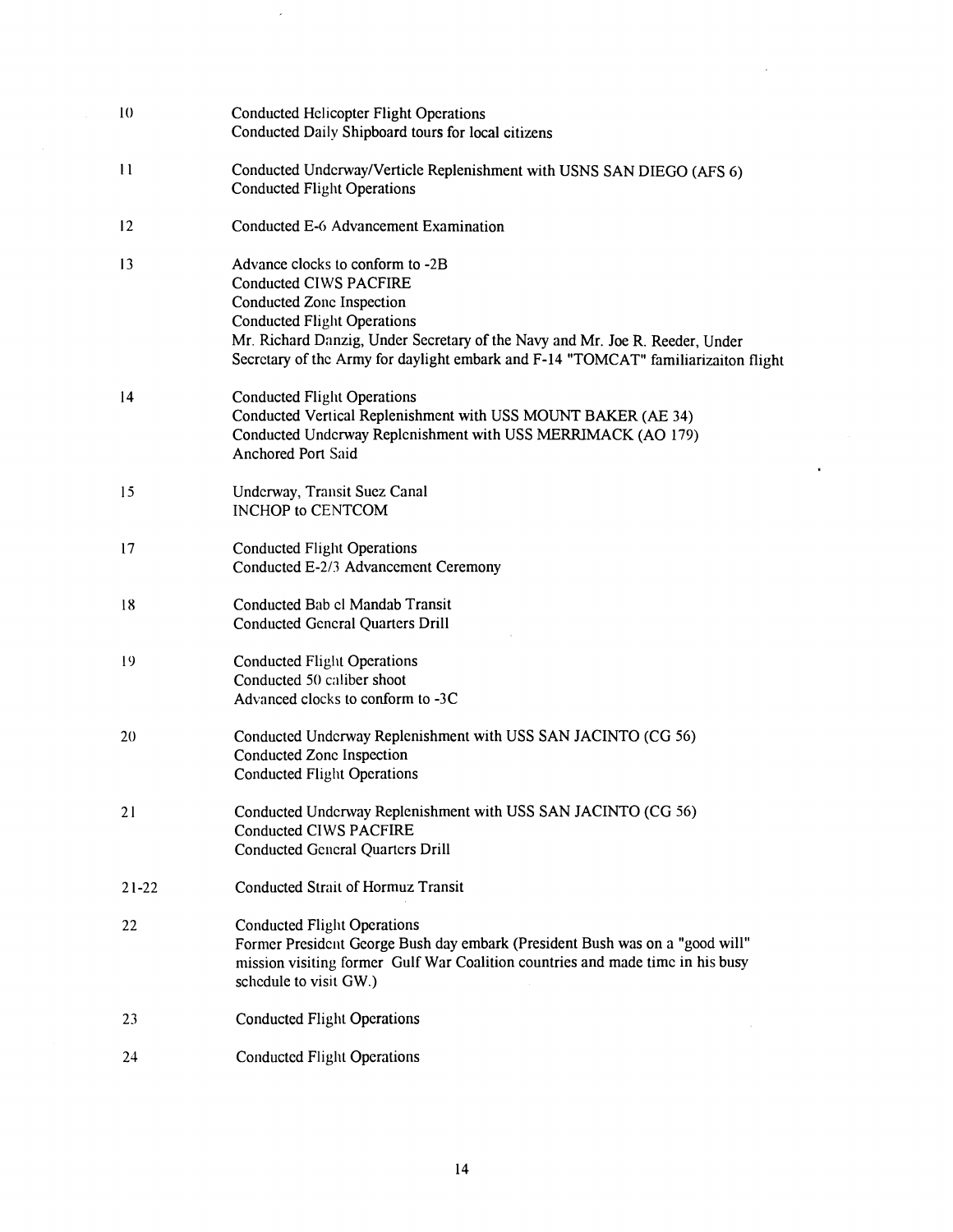| 27             | <b>Conducted Helicopter Flight Operations</b><br>Conducted inport tours for local citizens                                                                                |
|----------------|---------------------------------------------------------------------------------------------------------------------------------------------------------------------------|
| 28             | <b>Conducted Helicopter Flight Operations</b><br>Conducted inport tour for local citizens                                                                                 |
| $28-2$ Mar     | Miliary-to-Military, Joint Contact Team Program embark (2 Albanian Naval Officers:<br>LT Ion; LT Ciontiou.)                                                               |
| 29             | <b>Conducted Helicopter Flight Operations</b><br>Conducted inport tours for local citizens                                                                                |
| 29-2 Mar       | Armed Forces Network embark                                                                                                                                               |
| March          |                                                                                                                                                                           |
| $\mathbf{1}$   | <b>Conducted Helicopter Flight Operations</b><br>VADM Donald L. Pilling, COMSIXTHFLT daylight embark (Commander's<br>Conference)                                          |
| $\overline{2}$ | Conducted Zone Inspection<br><b>Conducted CIWS PACFIRE</b><br><b>Conducted Flight Operations</b>                                                                          |
| 3              | Conducted CIWS PACFIRE<br><b>Conducted Flight Operations</b><br>CAOC Guests day embark                                                                                    |
| 4              | Conducted Underway Replenishment with USS BIG HORN (AO 198)<br><b>Conducted Flight Operations</b>                                                                         |
| 5              | Conducted E-4 Advancement Examination<br>Conducted Captain's Call<br><b>Conducted Helicopter Flight Operations</b><br><b>Transit Strait of Messina</b>                    |
| 6              | Conducted Zone Inspection<br><b>Conducted Flight Operations</b><br><b>Conducted General Quarters Drill</b><br><b>Transit Strait of Bonifacio</b>                          |
| $7 - 11$       | Inport Marscille, France                                                                                                                                                  |
| 7              | Conducted E-5 Advancement Examination<br>Marscille, France Distinguished Visitors for inport tour                                                                         |
| 8              | <b>Conducted Helicopter Flight Operations</b><br>Conducted Daily Shipboard tours for local citizens                                                                       |
| 9              | <b>Conducted Helicopter Flight Operations</b><br>Conducted Daily Shipboard tours for local citizens<br>Conducted Sunset Parade with over 200 local citizens in attendance |

 $\mathcal{L}$ 

 $\overline{\phantom{a}}$ 

 $\mathcal{A}^{\mathcal{A}}$ 

 $\mathcal{A}^{\text{out}}$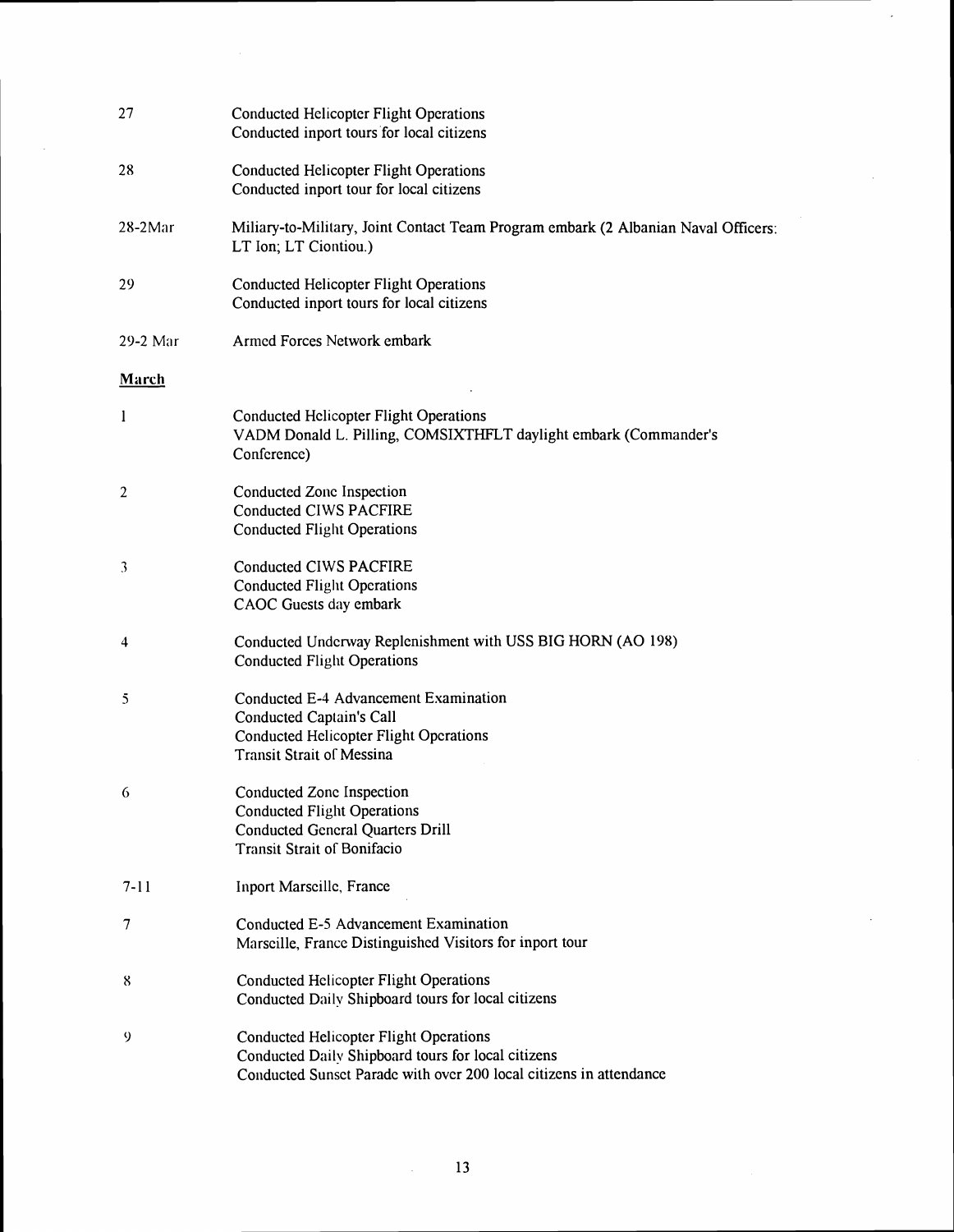| 25             | Conducted Underway Replenishment with USS MERRIMACK (AO 179)<br><b>Conducted Flight Operations</b><br>Observed Women's History Month Celebration                                                                                                                                                                                                                                                                                                                                                          |
|----------------|-----------------------------------------------------------------------------------------------------------------------------------------------------------------------------------------------------------------------------------------------------------------------------------------------------------------------------------------------------------------------------------------------------------------------------------------------------------------------------------------------------------|
| 26             | Conducted Underway/Verticle Replenishment with USNS SIRIUS (T-AFS 8)<br><b>Conducted Flight Operations</b><br><b>Conducted General Quarters Drill</b>                                                                                                                                                                                                                                                                                                                                                     |
| 27             | Conducted CIWS PACFIRE<br>Conducted Zone Inspection<br><b>Conducted Flight Operations</b><br>VADM John S. Redd, COMFIFTHFLT day embark                                                                                                                                                                                                                                                                                                                                                                    |
| 28             | <b>Conducted Flight Operations</b>                                                                                                                                                                                                                                                                                                                                                                                                                                                                        |
| $28-1$ Apr     | NAVCENT AOR Media Embark (Media: WFOR-TV (CBS), Miami, FL; WBNS-TV,<br>Columbus, OH: Boston Post Gazette; Defense Daily; New Hampshire Union Leader,<br>Manchester, NH.)                                                                                                                                                                                                                                                                                                                                  |
| 29             | <b>Conducted Helicopter Flight Operations</b><br>Conducted Underway Replenishment with USS MERRIMACK (AO 179)<br>MARDET conducted live fire exercise                                                                                                                                                                                                                                                                                                                                                      |
| 30             | <b>Conducted Flight Operations</b>                                                                                                                                                                                                                                                                                                                                                                                                                                                                        |
| <b>April</b>   |                                                                                                                                                                                                                                                                                                                                                                                                                                                                                                           |
| 1              | <b>Conducted Flight Operations</b>                                                                                                                                                                                                                                                                                                                                                                                                                                                                        |
| $\overline{2}$ | Conducted Underway Replenishment with USS MERRIMACK (AO 179) and USS<br><b>MOUNT BAKER (AE 34)</b><br><b>Conducted Flight Operations</b><br><b>Conducted General Quarters Drill</b>                                                                                                                                                                                                                                                                                                                       |
| $2 - 3$        | MGEN Hollingsworth, Deputy Commander, Combined Joint Task Force<br>Southwest Asia, embark                                                                                                                                                                                                                                                                                                                                                                                                                 |
| 3              | Conducted Zone Inspection<br><b>Conducted Flight Operations</b>                                                                                                                                                                                                                                                                                                                                                                                                                                           |
| 4              | <b>Conducted Flight Operations</b>                                                                                                                                                                                                                                                                                                                                                                                                                                                                        |
| 5              | Advanced clocks to conform to -4D<br>Conducted Vertical Replenishment with USNS SIRIUS (T-AFS 8)<br>Conducted Underway Replenishment with USS MERRIMACK (AO 179)<br><b>Conducted Flight Operations</b><br>Supply Corps Flag Officer day embark (RADM David. R. Ruble, Director,<br>Logistics/Fleet Supply Officer, CINCLANTFLT; RADM Leonard Vincent, Deputy<br>Chief of Staff, Fleet Supply and Ordnance, CINCPACFLT; RADM Robert C. Crates,<br>Commander, Naval Expeditionary Logistics Support Force.) |
| $6-10$         | Inport Jebel Ali                                                                                                                                                                                                                                                                                                                                                                                                                                                                                          |

 $\overline{7}$ Conductcd inport tours for local citizcns

 $\sim$ 

 $\sim$   $\sim$ 

 $\hat{\mathcal{A}}$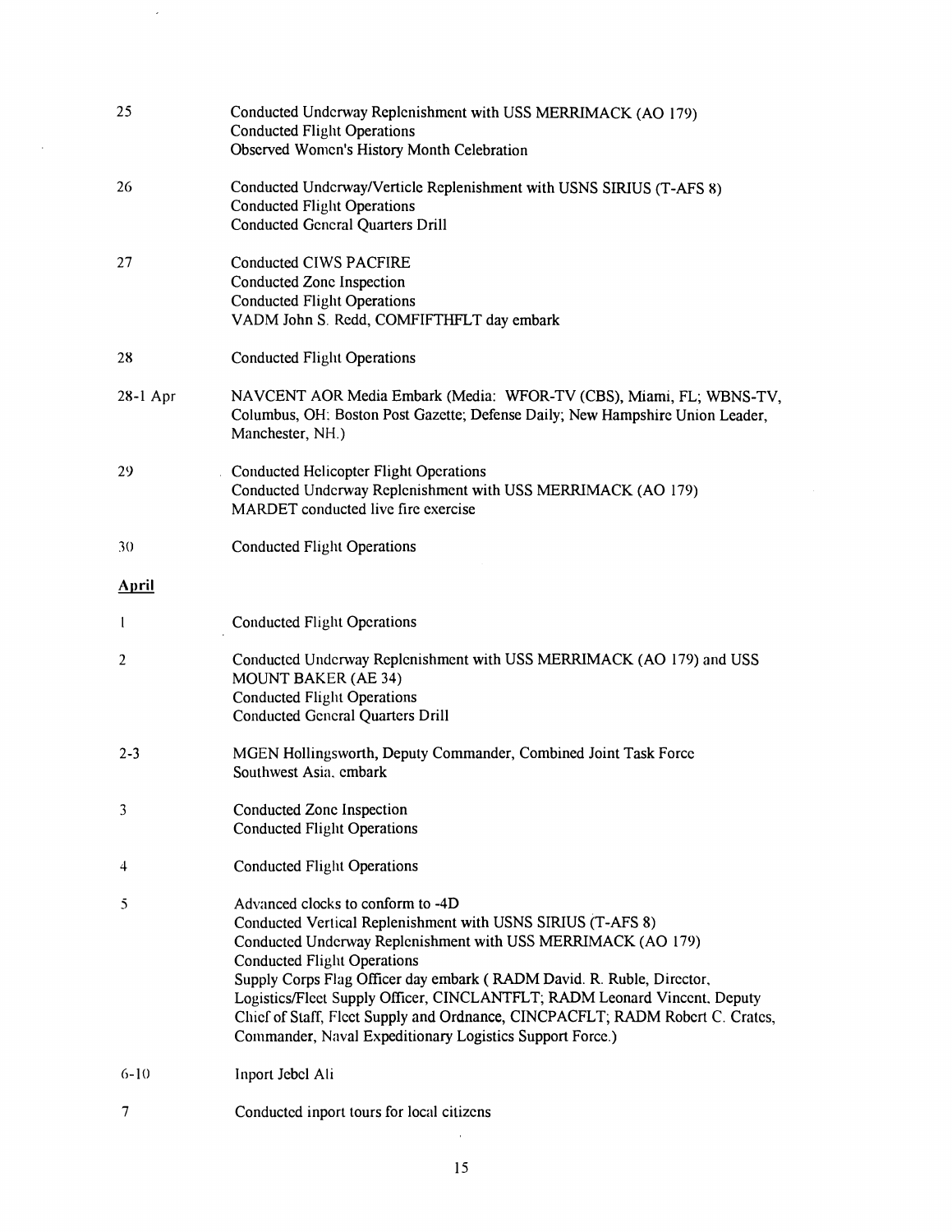| 8               | Conducted inport tours for local citizens                                                                                                                                                                                                                                                                                                                                            |
|-----------------|--------------------------------------------------------------------------------------------------------------------------------------------------------------------------------------------------------------------------------------------------------------------------------------------------------------------------------------------------------------------------------------|
| 9               | Conducted inport tours for local citizens<br>60 local law enforcement officials attend FBI briefing aboard GW                                                                                                                                                                                                                                                                        |
| $\overline{10}$ | <b>Conducted Flight Operations</b><br>Foreign Defense Attaches day embark 9 BGEN Mahammed Ramadan Yousef, Egyptian<br>Army; BGEN Mahammed Al Motawa, Saudi Arabian Army; COL Chris Copeland,<br>Royal Army, United Kingdom; LTCOL Ismail Dashti, Kuwati Army; Mr. Donald<br>Grahm, United Kingdom, Container Port Manager at Port Zayid; COL Alberto Moretti,<br>Italian Air Force.) |
| $11 - 13$       | Conducted SURGE Operations (60 hours continuous flight operations)                                                                                                                                                                                                                                                                                                                   |
| $\mathbf{11}$   | <b>Conducted Flight Operations</b><br>Dr. Jamal Al Suwaidi, Political-Military Advisor to the Chief of Staff of the United Arab<br>Emirates day embark. (U.S. Ambassador David Litt and His Highness Sheikh Diab Bin<br>Zayed Al Nahyan are part of official party.)                                                                                                                 |
| 12              | <b>Conducted Flight Operations</b>                                                                                                                                                                                                                                                                                                                                                   |
| 13              | <b>Conducted Flight Operations</b>                                                                                                                                                                                                                                                                                                                                                   |
| $\overline{14}$ | <b>Conducted Flight Operations</b>                                                                                                                                                                                                                                                                                                                                                   |
| 15              | Conducted CIWS PACFIRE<br>Conducted Underway Replenishment with USS SAN JACINTO (CG 56)<br>VADM Walter Davis, Director, Naval Space and Electronic Warfare (OPNAV N6) day<br>cmbark<br>Conducted E-8/9 Advancement Ceremony<br>Conducted E-2/3 Advancement Ceremony                                                                                                                  |
| 16              | <b>Conducted Flight Operations</b><br><b>Conducted General Quarters Drill</b>                                                                                                                                                                                                                                                                                                        |
| $17-19$         | HMS CHATHAM personnel embark                                                                                                                                                                                                                                                                                                                                                         |
| 17              | Conducted Underway Replenishment with USS MERRIMACK (AO 179)<br><b>Conducted Flight Operations</b>                                                                                                                                                                                                                                                                                   |
| 18              | <b>Conducted Flight Operations</b><br>Conducted Zone Inspection<br><b>Conducted Mass Casualty Drill</b>                                                                                                                                                                                                                                                                              |
| 19              | <b>Conducted Flight Operations</b><br>COL Daniel C. Clarke, Deputy Chief, CCJ3 Exercise Division, CENTCOM day embark<br><b>Conducted General Quarters Drill</b>                                                                                                                                                                                                                      |
| 20              | <b>Conducted Flight Operations</b>                                                                                                                                                                                                                                                                                                                                                   |
| 21              | Conducted Underway Replenishment with USNS SIRIUS (T-AFS 8))<br><b>Conducted Helicopter Flight Operations</b>                                                                                                                                                                                                                                                                        |

 $\sim$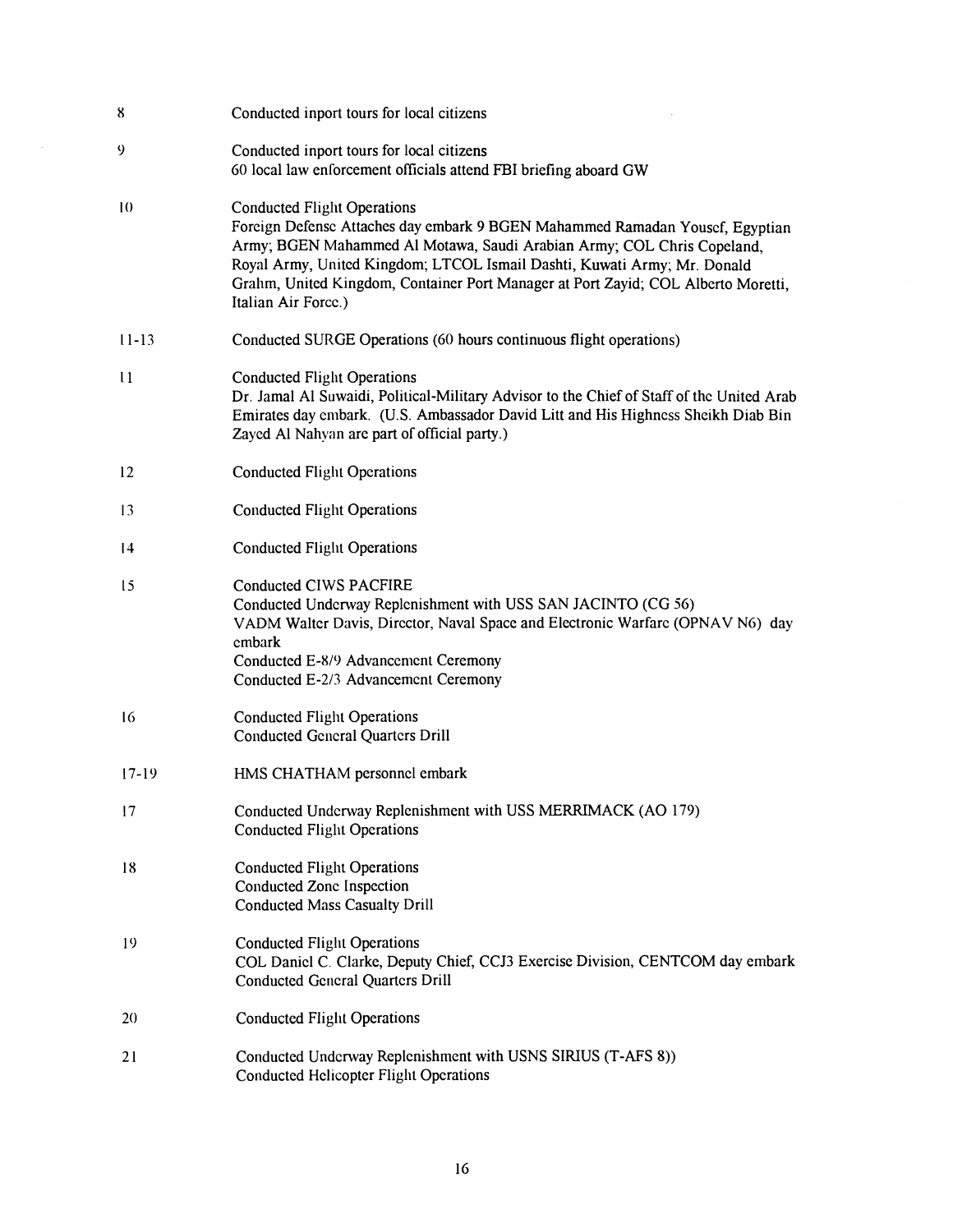| 22           | <b>Conducted Helicopter Flight Operations</b><br>Conducted Burial at Sea for YNC Edward J. Pearia. Cremains were remitted to the sea<br>at latitude 26-54N, longitude 051-38.8E at 1043C.                                                                                                                                                                                                                                                                                                                                                                                                                                                                                                                                                                  |
|--------------|------------------------------------------------------------------------------------------------------------------------------------------------------------------------------------------------------------------------------------------------------------------------------------------------------------------------------------------------------------------------------------------------------------------------------------------------------------------------------------------------------------------------------------------------------------------------------------------------------------------------------------------------------------------------------------------------------------------------------------------------------------|
| 23           | <b>Conducted Flight Operations</b><br><b>Conducted General Quarters Drill</b>                                                                                                                                                                                                                                                                                                                                                                                                                                                                                                                                                                                                                                                                              |
| 24           | Conducted Underway Replenishment with USNS YUKON (T-AO 202)<br><b>Conducted Flight Operations</b><br>Air Force 4404th personnel day embark                                                                                                                                                                                                                                                                                                                                                                                                                                                                                                                                                                                                                 |
| 25           | <b>Conducted Flight Operations</b><br>Conducted Zone Inspection<br>Sheikh Sulman bin Hamad Al-Khalifa, Under Secretary, Minister of Defense (Son of<br>Crown Prince of Bahrain) day embark (Accompanied by: Shaikh Abdulaziz bin<br>Mubarak Al-Khalifa, Assistant Director of Information and Follow-up, Prime Minister's<br>Court (Ambassador designate to the UK); Shaikh Khalid bin Mohammed bin Salman<br>Al-Khalifa, Ministry of interior (Traffic); Shaikh Fawwaz bin Mohammed Al-Khalifa,<br>Ministry of Interior; The Honorable David Ransom, U.S. Ambassador to Bahrain.)<br>MGEN Franklin, Commander, Combined Joint Task Force Southwest Asia day<br>embark (Accompanied by his relief MGEN Anderson.)<br>Air Force 4404th personnel day embark |
| 26           | <b>Conducted Flight Operations</b><br>Air Force 4404th personnel day embark                                                                                                                                                                                                                                                                                                                                                                                                                                                                                                                                                                                                                                                                                |
| 27           | Conducted CIWS PACFIRE<br><b>Conducted Flight Operations</b><br>Deputy Wing Commander, Air Force 4404th day embark                                                                                                                                                                                                                                                                                                                                                                                                                                                                                                                                                                                                                                         |
| 28           | <b>Conducted Flight Operations</b><br>Mr. Joseph Angeles, Vice Consul of the Philippine embassy, Abu Dhabi day embark<br>(Guest speaker for Asian Pacific Islander Heritage Ceremony)<br>Observed Asian Pacific Islander Heritage Celebration                                                                                                                                                                                                                                                                                                                                                                                                                                                                                                              |
| 29           | Conducted CIWS PACFIRE<br>Conducted Zone Inspection<br>Conducted Verticle/Underway Replenishment with USS MERRIMACK (AO 179)<br>Bahrain Business Executives day embark<br>Advanced clocks to conform to -4D                                                                                                                                                                                                                                                                                                                                                                                                                                                                                                                                                |
| 30-6 May     | Inport Jebel Ali                                                                                                                                                                                                                                                                                                                                                                                                                                                                                                                                                                                                                                                                                                                                           |
| 30           | <b>Conducted Helicopter Flight Operations</b><br>RADM Alain Bereau, CTF 623 inport tour                                                                                                                                                                                                                                                                                                                                                                                                                                                                                                                                                                                                                                                                    |
| May          |                                                                                                                                                                                                                                                                                                                                                                                                                                                                                                                                                                                                                                                                                                                                                            |
| $\mathbf{I}$ | <b>Conducted Helicopter Flight Operations</b>                                                                                                                                                                                                                                                                                                                                                                                                                                                                                                                                                                                                                                                                                                              |
| 2            | <b>Conducted Helicopter Flight Operations</b>                                                                                                                                                                                                                                                                                                                                                                                                                                                                                                                                                                                                                                                                                                              |
| 5            | <b>Conducted Helicopter Flight Operations</b>                                                                                                                                                                                                                                                                                                                                                                                                                                                                                                                                                                                                                                                                                                              |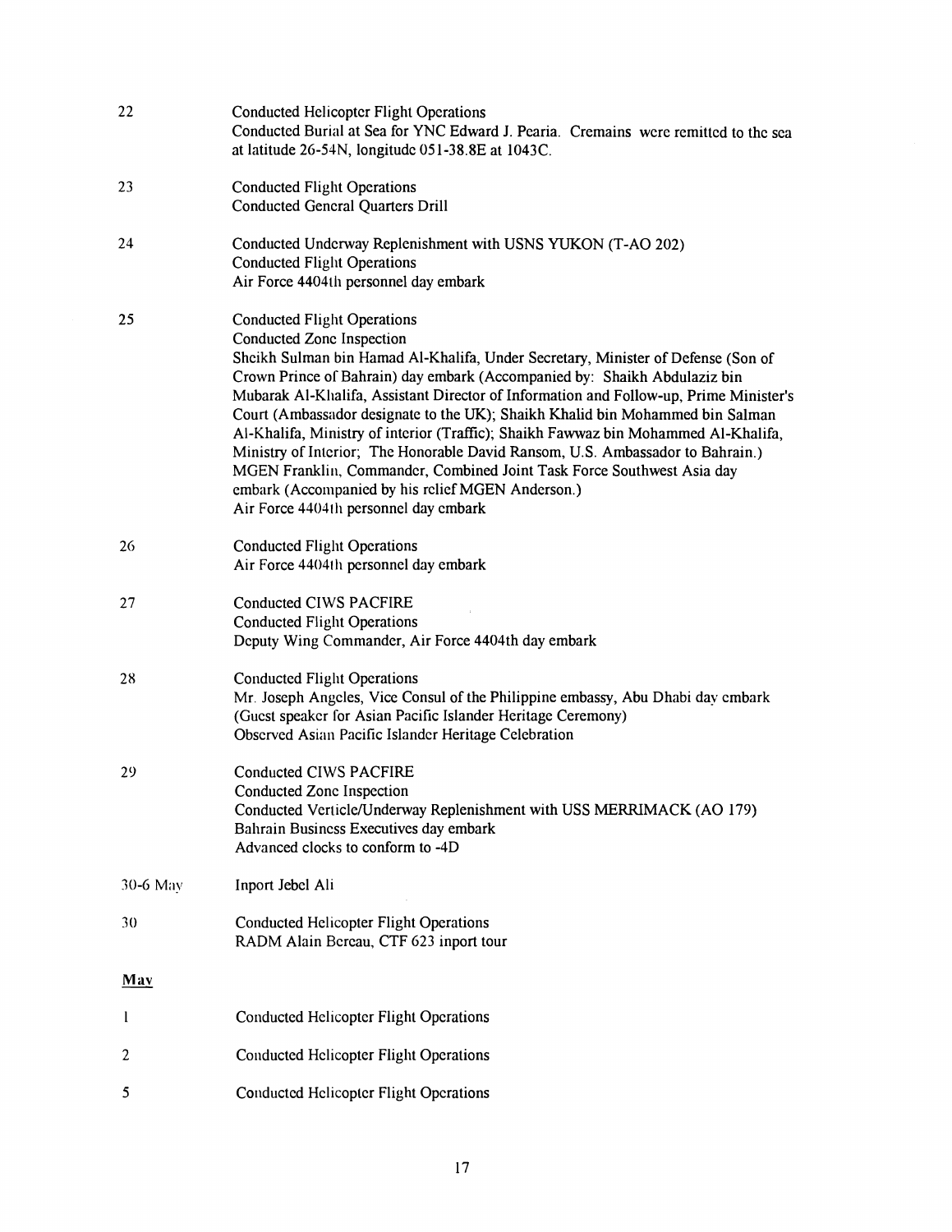| 6             | <b>Conducted Helicopter Flight Operations</b><br>VADM John S. Redd, COMFIFTHFLEET day embark (Accompanied by Brigadier<br>Hussein, CNO, Jordanian Navy.)<br><b>Transit Strait of Hormuz</b>                                                                                                                                                                                                                                 |
|---------------|-----------------------------------------------------------------------------------------------------------------------------------------------------------------------------------------------------------------------------------------------------------------------------------------------------------------------------------------------------------------------------------------------------------------------------|
| $\tau$        | <b>Conducted Flight Operations</b><br>Conducted CVW/CVN Missilex<br>Omani Distinguished Visitors day embark (Mr. Gerald Feierstein, Deputy, Chief of<br>Mission, U.S. Embassy, Oman; Ambassador Fuad Hinai, Deputy Chief, Office of<br>Conferences and international Organization, Ministry of Foreign Affairs; Ambassador<br>Rashid Nassir Al-Lamki, Deputy Chief of Consular Department, Ministry of Foreign<br>Affairs.) |
| $7 - 11$      | NMPTT embarks                                                                                                                                                                                                                                                                                                                                                                                                               |
| 8             | Conducted Zone Inspection<br><b>Conducted Flight Operations</b><br>Retard clocks one hour to conform to -3C<br>Conducted NMPTT Reactor Drill Set #1                                                                                                                                                                                                                                                                         |
| 9             | Conducted NMPTT Reactor Drill Set #2 and #3                                                                                                                                                                                                                                                                                                                                                                                 |
| 10            | Conducted Bab el Mandab Transit<br><b>Conducted Flight Operations</b><br><b>Conducted General Quarters Drill</b>                                                                                                                                                                                                                                                                                                            |
| $\mathbf{11}$ | <b>Conducted Flight Operations</b><br>Saudi Arabian Air Force Officers day embark (Officers are participants in Exercise<br>Indigo Anvil.)<br>Conducted Underway Replenishment with USS SAN JACINTO (CG 56)                                                                                                                                                                                                                 |
| $12 - 25$     | RADM Kenneth W. Pettigrew, JFACC embark (Matador '96)                                                                                                                                                                                                                                                                                                                                                                       |
| 12            | <b>Conducted Flight Operations</b>                                                                                                                                                                                                                                                                                                                                                                                          |
| 13            | <b>Conducted Helicopter Flight Operations</b><br><b>Anchor Port Sucz</b><br>Conducted Health Fair<br><b>Conducted Captain's Call</b>                                                                                                                                                                                                                                                                                        |
| 4             | <b>Transit Suez Canal</b><br>GW Fun Day for crew                                                                                                                                                                                                                                                                                                                                                                            |
| 15            | Conducted Vertical/Underway Replenishment with USS MERRIMACK (AO 179) and<br>USS MOUNT BAKER (AE 34)<br><b>Conducted Flight Operations</b><br><b>Conducted General Quarters Drill</b><br>Spanish JFACC embarks                                                                                                                                                                                                              |
| 16            | <b>Conducted Flight Operations</b><br>Conducted Zone Inspection<br>Conducted E-2/3 Advancement Ceremony<br>Retard clocks one hour to conform to -2B                                                                                                                                                                                                                                                                         |

 $\mathcal{L}_{\mathcal{L}}$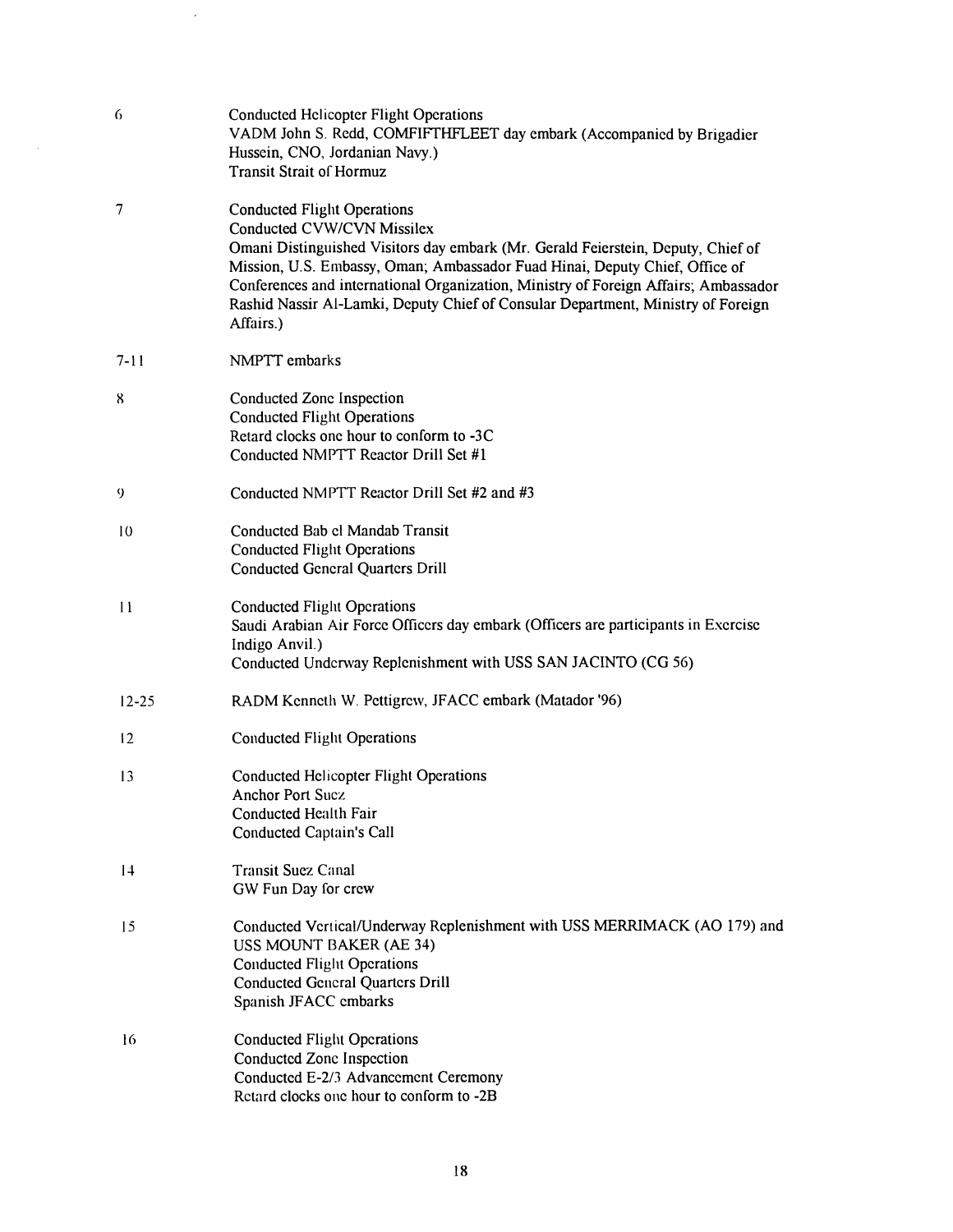| $17 - 25$ | Participated in Matador '96 Exercise with Spain                                                                                                                                                                                                                                                                                                                                                                                                                                                                                                                                                                                         |
|-----------|-----------------------------------------------------------------------------------------------------------------------------------------------------------------------------------------------------------------------------------------------------------------------------------------------------------------------------------------------------------------------------------------------------------------------------------------------------------------------------------------------------------------------------------------------------------------------------------------------------------------------------------------|
| 17        | Retard clocks one hour to conform to -2B<br><b>Conducted Flight Operations</b><br><b>Conducted General Quarters Drill</b>                                                                                                                                                                                                                                                                                                                                                                                                                                                                                                               |
| 18        | Conducted Verticle/Underway Replenishment with USNS SAN DIEGO (AFS 6)<br><b>Conducted Flight Operations</b><br>Conducted Memorial Service on flight deck in honor of Admiral Jeremy M. Boorda.<br><b>Chief of Naval Operations</b>                                                                                                                                                                                                                                                                                                                                                                                                      |
| $18-19$   | VADM John J. Mazach, COMNAVAIRLANT embark (Accompanied by Mr. Duncan<br>Holaday (SES-4), Deputy Assistant Secretary of the Navy for Installations and<br>Facilities.)<br><b>Conducted Flight Operations</b><br>Conducted Underway Replenishment with USS SAN JACINTO (CG 56)                                                                                                                                                                                                                                                                                                                                                            |
| 19        | All hands quarters with COMNAVAIRLANT<br>VADM Donald. L. Pilling, COMSIXTHFLEET day embark (Accompanied by MGEN<br>Palacin, Spanish Air Force and MGEN Nix, U.S. Army.)                                                                                                                                                                                                                                                                                                                                                                                                                                                                 |
| 20        | Weapons Department conducts shotgun shoot<br><b>Conducted Flight Operations</b><br>Spanish Flag Officers day embark (LTGEN Lius Martinez, Spanish Army, Commander,<br>Rapid Response Force; LTGEN Sebastian Rodriquez-Barrueco Salvador, Spanish Air<br>Force, Chief of Infrastructure, Division of Logistics Command; LTGEN Eduardo<br>Gonzalez Gallarza; RADM Juan Jose Gonzalez-Irun Sanchez, Spanish Navy, Chief of<br>Staff, Naval Operations Command.)                                                                                                                                                                            |
| 21        | Conducted Verticle/Underway Replenishment with USS SAN JACINTO (CG 56)<br><b>Conducted Flight Operations</b><br><b>Conducted General Quarters Drill</b>                                                                                                                                                                                                                                                                                                                                                                                                                                                                                 |
| 22        | <b>Conducted Flight Operations</b>                                                                                                                                                                                                                                                                                                                                                                                                                                                                                                                                                                                                      |
| 23        | Conducted Zone Inspection<br>Palma de Mallorca Distinguished Visitors day embark (BGEN Jose Rodriquez, Military<br>Governor of the Balearic Islands; Mr. Juan Fegeda, Mayor of Palma de Mallorca; Mr.<br>Pedro Serra, President of the Serra Group (media consortium); Mr. Tumi Bestard, U.S.<br>Consular Agent, Palma de Mallorca; Mr. Bartolome Beltran, President, Real Mallorca<br>Soccer Club; Mr. Francisco Casilles, Chief-of-Police, Palma de Mallorca; LTCOL<br>Franciso Garrido, Head, Guardia Civil of Balearics; Mr. Jose Francisco Conrado,<br>President of la Caixa Bank, Mallorca.)<br><b>Conducted Flight Opertions</b> |
| $23 - 24$ | Spanish photographers embark (covering Matador '96)                                                                                                                                                                                                                                                                                                                                                                                                                                                                                                                                                                                     |
| 24        | Conducted Vertical/Underway Replenishment with USS PLATTE (AO 186)<br>LTGEN Norman Ehlert (Ret.), Exercise Mentor for Matador '96 day embark                                                                                                                                                                                                                                                                                                                                                                                                                                                                                            |
| $25 - 31$ | Inport Palma de Mallorca Spain                                                                                                                                                                                                                                                                                                                                                                                                                                                                                                                                                                                                          |
| 25        | <b>Conducted Helicopter Flight Operations</b><br>Conducted inport tours for local citizens                                                                                                                                                                                                                                                                                                                                                                                                                                                                                                                                              |

 $\mathcal{A}$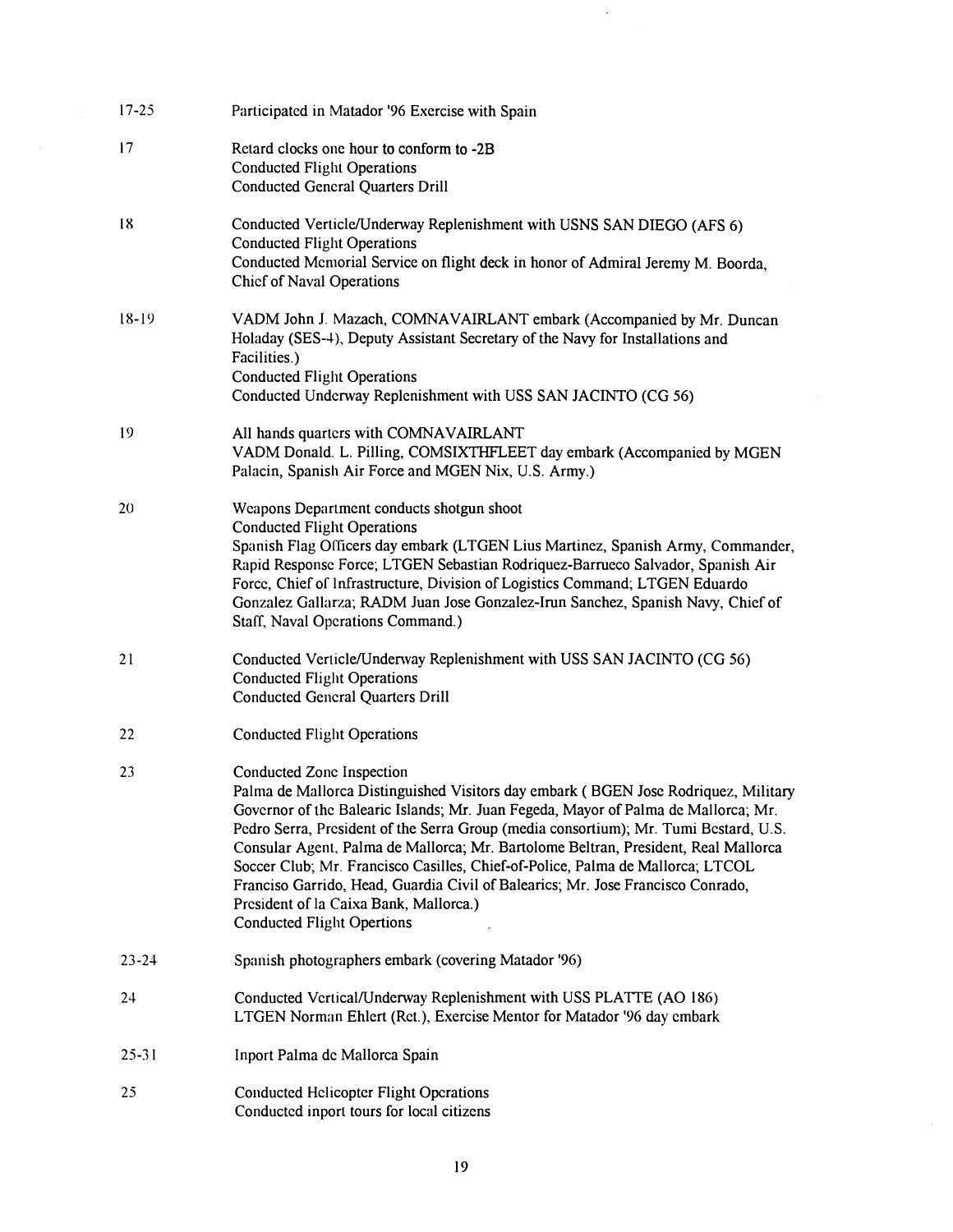| 26               | <b>Conducted Helicopter Flight Operations</b><br>Conducted inport tours for local citizens                                                                                                                         |
|------------------|--------------------------------------------------------------------------------------------------------------------------------------------------------------------------------------------------------------------|
| 27               | <b>Conducted Helicopter Flight Operations</b><br>Conducted inport tours for local citizens                                                                                                                         |
| 28               | <b>Conducted Helicopter Flight Operations</b><br>Mr. Juan Huguet, President of the Parliament of the Balearic Islands inport tour                                                                                  |
| 29               | <b>Conducted Helicopter Flight Operations</b><br>Palma de Mallorca Navy League Representatives inport tour.<br>Rotary Club of Palma de Mallorca inport tour                                                        |
| $29-2$ Jun       | <b>CNAL Handling Team Visit</b>                                                                                                                                                                                    |
| 30               | <b>Conducted Helicopter Flight Operations</b>                                                                                                                                                                      |
| 31               | <b>Conducted Helicopter Flight Operations</b>                                                                                                                                                                      |
| June             |                                                                                                                                                                                                                    |
| $\mathbf{l}$     | <b>Conducted Flight Operations</b>                                                                                                                                                                                 |
| $\overline{c}$   | <b>CIWS PACFIRE</b><br><b>Conducted Flight Operations</b>                                                                                                                                                          |
| 3                | Conducted Zone Inspection<br><b>Transit Strait of Messina</b><br>Advance clocks one hour to conform to -3C<br>Held Captain's Call                                                                                  |
| $4 - 8$          | Inport Corfu, Greece                                                                                                                                                                                               |
| $\overline{4}$ . | <b>Conducted Helicopter Flight Operations</b><br>CVW 7 Change of Command (Captain Kolin W. Jan relieved Captain Ronald D.<br>McElraft as Commander, Carrier Air Wing SEVEN)<br>VS 31 Change of Command             |
| 5                | <b>Conducted Helicopter Flight Operations</b>                                                                                                                                                                      |
| 6                | <b>Conducted Helicopter Flight Operations</b>                                                                                                                                                                      |
| 7                | <b>Conducted Helicopter Flight Operations</b>                                                                                                                                                                      |
| 8                | Retarded clocks one hour to conform to -2C<br>Conducted Leapfrogs with USS SAN JACINTO (CG 56)<br><b>Conducted Flight Operations</b>                                                                               |
| 8-9              | Honorable Edward E. Elson, U.S. Ambassador to Denmark embark (Accompanied by<br>Count Frants Bernstorff; Director Nils Foss; Baron Ebbe Wedell-Wedellsborg; Baron<br>Nils Iucl-Brockdorf; Director Peter Heering.) |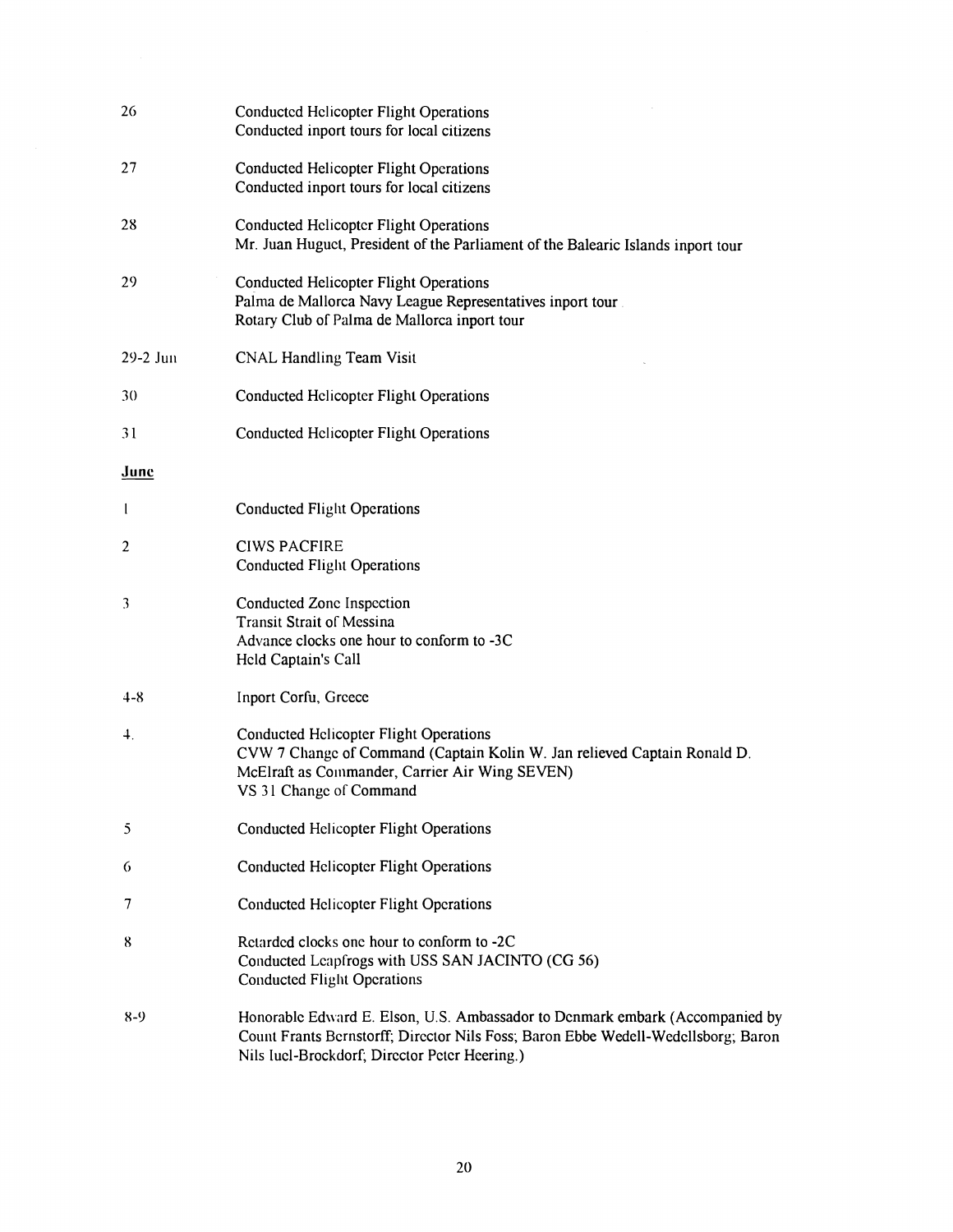| 9         | Conducted E-4/5/6 Frocking Ceremony<br><b>Conducted Flight Operations</b><br>Italian Distinguished Visitors day embark                                                                                                                                                                                                                                                                           |
|-----------|--------------------------------------------------------------------------------------------------------------------------------------------------------------------------------------------------------------------------------------------------------------------------------------------------------------------------------------------------------------------------------------------------|
| 10        | <b>Conducted CIWS PACFIRE</b><br>Conducted Leapfrogs with USS BARRY (DDG 52)<br><b>Conducted Flight Operations</b>                                                                                                                                                                                                                                                                               |
| $10 - 11$ | Honorable Nicholas Rey, U.S. Ambassador to Poland embark (Accompanied by<br>Honorable Stanislaw Dobrzanski, Minister of Defense, Poland; Honorable Adnrzej<br>Zalucki, Under Secretary of State for Social and Parliamentary Affairs; GEN Tadeusz<br>Wilecki, Chief of General Staff.)                                                                                                           |
| 11        | <b>Conducted Flight Operations</b><br>Conducted Underway Replenishment with USS BARRY (DDG 52)<br><b>Conducted General Quarters Drill</b>                                                                                                                                                                                                                                                        |
| 12        | Conducted Underway Replenishment with USS MERRIMACK (AO 179)<br><b>Conducted Flight Operations</b><br>RADM Charles S. Abbot, J3, USEUCOM and MGEN Hornberg, USAF, Director,<br>CAOC day embark                                                                                                                                                                                                   |
| 13        | Conducted 45 caliber pistol shoot<br><b>Conducted Flight Operations</b><br>Conducted Zone Inspection<br>CAOC NATO Military Personnel day embark                                                                                                                                                                                                                                                  |
| 4         | <b>Conducted Choke Point Transit</b><br><b>Conducted Flight Operations</b><br>Dr. Annette Krygiel (SES-6), Director, Central Imagery Office day embark<br>(Accompanied by Mr. Stephen G. Roberts (SES-3), Chief, Policy Division, Central<br>Imagery Office: Mr. Thomas early (SIS-2), A3I Project Management Office.)<br><b>Conducted CIWS PACFIRE</b>                                          |
| 15        | Conducted Verticle/Underway Replenishment with USNS SAN DIEGO (AFS 6) and<br>USS MOUNT BAKER (AE 34)<br>Conducted Strait of Messina Passage                                                                                                                                                                                                                                                      |
| 16        | <b>Conducted Flight Operations</b><br>Conducted E-2/3 Advancement Ceremony<br><b>Conducted Corsica Passage</b>                                                                                                                                                                                                                                                                                   |
| 17        | <b>Conducted Flight Operations</b>                                                                                                                                                                                                                                                                                                                                                               |
| $17 - 18$ | Honorable Donald Blinken, U.S. Ambassador to Hungary embark (Accompanied by<br>Honorable Gyorgy keleti, Minister of Defense, Hungary; Mr. Csaba Liszkay, Deputy<br>State Secretary, Chief of the Cabinet, Minister of Defense, Hungary; LTGEN Ferenc<br>Vegh, Commander and Chief of Staff, Hungarian Home Defense Force; Mr. Bill<br>Siefken, Political Counselor, American Embassy, Budapest.) |
| 18        | MARDET/Weapons Department conduct small arms shoot<br><b>Conducted Flight Operations</b><br><b>Conducted General Quarters Drill</b>                                                                                                                                                                                                                                                              |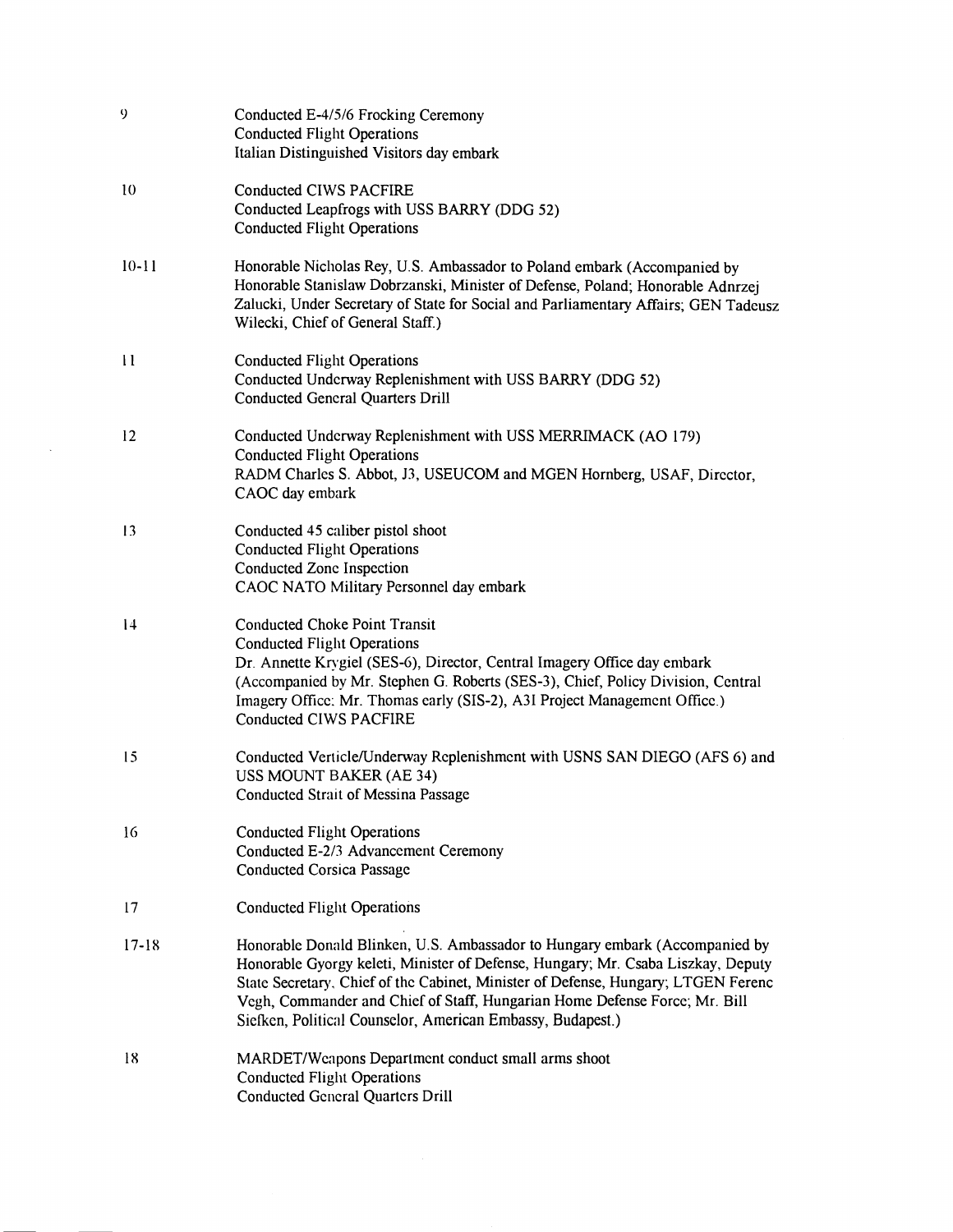| 19        | <b>Conducted Corsica Passage</b><br>Conducted Vertical/Underway Replenishment with USNS SAN DIEGO (AFS 6)<br><b>Conducted Flight Operations</b><br>Italian Distinguished Visitors day embark                                                                                                                                                                                                                                                                                                                                                                                                                                                                                                                                                                                                                                                                                                                                                                          |
|-----------|-----------------------------------------------------------------------------------------------------------------------------------------------------------------------------------------------------------------------------------------------------------------------------------------------------------------------------------------------------------------------------------------------------------------------------------------------------------------------------------------------------------------------------------------------------------------------------------------------------------------------------------------------------------------------------------------------------------------------------------------------------------------------------------------------------------------------------------------------------------------------------------------------------------------------------------------------------------------------|
| 20        | Conducted Underway Replenishment with USNS SAN DIEGO (AFS 6)<br>Conducted Zone Inspection<br><b>Conducted Flight Operations</b><br>MGEN Hanlon, USMC, Deputy, STRIKEFORSOUTH and BGEN Burns,<br>USA, Plans at CINCSOUTH day embark                                                                                                                                                                                                                                                                                                                                                                                                                                                                                                                                                                                                                                                                                                                                    |
| $21 - 26$ | Inport Naples, Italy                                                                                                                                                                                                                                                                                                                                                                                                                                                                                                                                                                                                                                                                                                                                                                                                                                                                                                                                                  |
| 22        | <b>Conducted Helicopter Flight Operations</b>                                                                                                                                                                                                                                                                                                                                                                                                                                                                                                                                                                                                                                                                                                                                                                                                                                                                                                                         |
| 23        | <b>Conducted Helicopter Flight Operations</b>                                                                                                                                                                                                                                                                                                                                                                                                                                                                                                                                                                                                                                                                                                                                                                                                                                                                                                                         |
| 24        | <b>Conducted Helicopter Flight Operations</b><br>Command picnic held at Carney Park, NSA Naples                                                                                                                                                                                                                                                                                                                                                                                                                                                                                                                                                                                                                                                                                                                                                                                                                                                                       |
| 25        | <b>Conducted Helicopter Flight Operations</b>                                                                                                                                                                                                                                                                                                                                                                                                                                                                                                                                                                                                                                                                                                                                                                                                                                                                                                                         |
| 26        | <b>Conducted Strait of Messina Passage</b><br>Conducted Underway Replenishment with USS MERRIMACK (A0 179)                                                                                                                                                                                                                                                                                                                                                                                                                                                                                                                                                                                                                                                                                                                                                                                                                                                            |
| 27        | Conducted Zone Inspection<br><b>Conducted Flight Operations</b><br>Milan, Italy Distinguished Visitor day embark (Guests; Honorable George G. B.<br>Griffin, U.S. Consul Gencral, Milan; DOTT. Ennio Presutti, President, Assolombarda;<br>Mr. Roberto Ruozi, Rector Bocconi University; GEN Niccolo Bozzo, Generale di<br>Divisione Carabinieri/Commander, Pastrengo Division; GEN Corradino Corrado,<br>Generale di Division Guardia di Finanza; GEN S. A. Gian Bortolo Parisi,<br>Commandante, II Corpo D'Armata, Italian Army; DOTT. Salvatore Carruba, Editor in<br>Chief, Il Sole-Ore Americans; GEN D. Carlo Bellinzona, Chief of Staff, Third Army<br>Corps, Italian Army; DOTT. Piero Chiummo, President, American Chamber of<br>Commerce, Italy; ING. Sergio Minoretti, Managing Director, American Chamber of<br>Commerce, Italy; DOTT. Paolo Pasini, Director, External Relations for Assolombarda;<br>DOTT. Vitorio Stello, Prefect, Province of Turin.) |
| 28        | <b>Conducted Flight Operations</b><br>MGEN Gomik, Slovakian Air Force day embark and S-3 FAMFLIGHT (Escorted<br>by RADM Jay A. Campbell, Deputy Director, Plans and Policy, J-5, EUCOM)<br>Naples, Italy Disitinguished Visitors day embark (Guests: Dr. Paola Ambrosio,<br>President, Campania Regional Assembly; MGEN Claudio Soreca, Inspector General,<br>Finance Guards, Southern Italy; Dr. Goffredo Sotille, Prefect of Caserta; Dr. Giulio<br>Angresani, Executive Assistant, Campania Regional Assembly; COL Aniello Clemente,<br>Commander, Italian Military Airport, Capaduchino; Dr. Pasquale Manzo, Vice Prefect<br>of Naples; Consul Bill Muclicr, Deputy Consul General, American Consul Naples.)<br><b>Conducted General Quarters Drill</b>                                                                                                                                                                                                           |

 $\hat{\mathcal{A}}$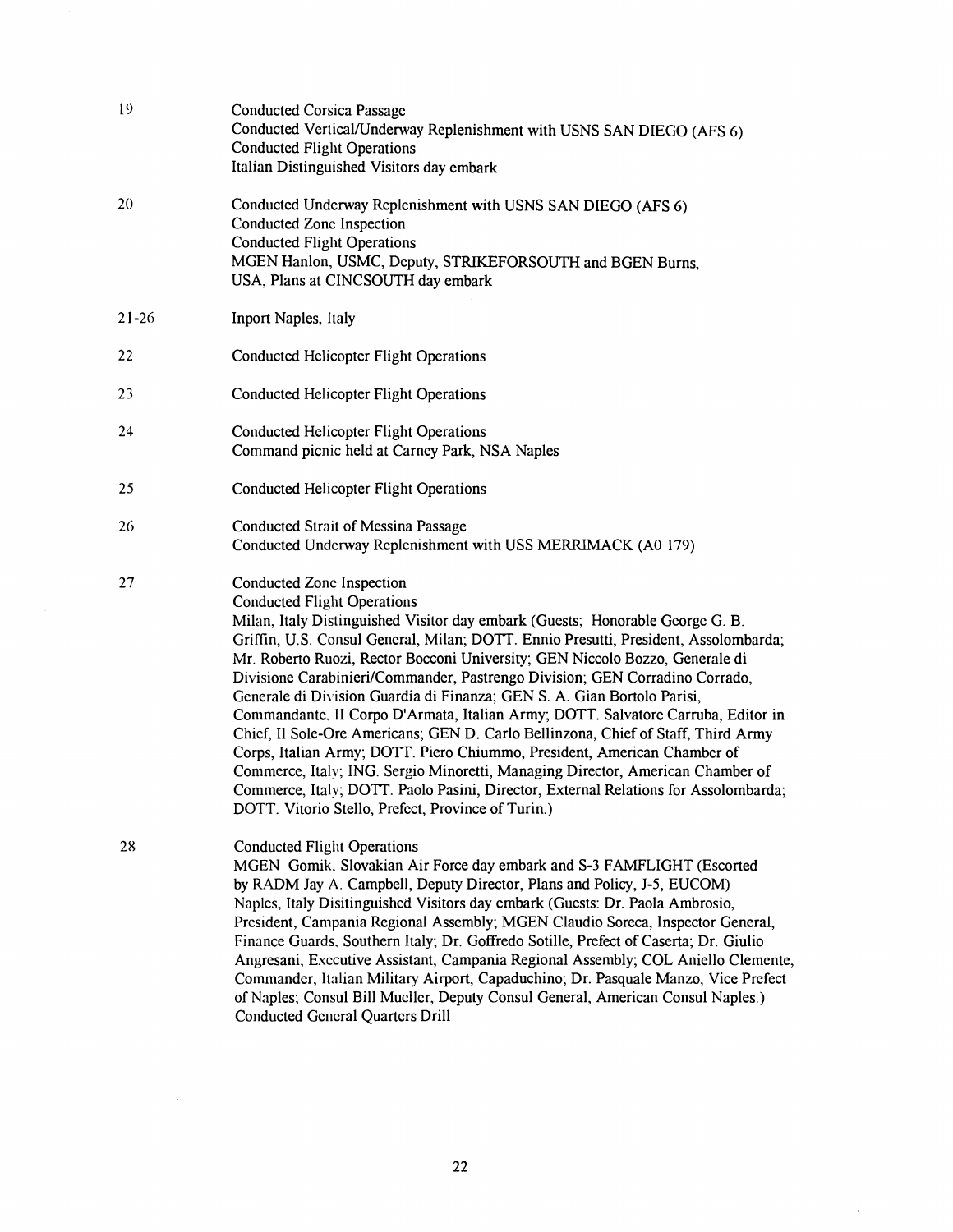| 29               | VFA 131 Change of Command<br><b>Conducted Flight Operations</b><br>Defense Science Board Task Force day embark (Mr. Arthur Money, Assistant Secretary<br>of the Air Force for Acquisition; GEN James P. McCarthy, USAF (Ret.), Private<br>Consultant; Mr. Charles Gandy, Stanford Communications, Inc.; Mr. Lewis Franklin,<br>Stanford Center for International Security and Arms Control; MGEN Robert Rosenberg,<br>USAF (Ret.), Science Applications International Corp.; Mr. John Stenbit, TRW,<br>Systems Integration Group; MGEN John Gordon, Special Assistant to the Chief of Staff<br>for Long Range Planning, Headquarters, U.S. Air Force.) |
|------------------|--------------------------------------------------------------------------------------------------------------------------------------------------------------------------------------------------------------------------------------------------------------------------------------------------------------------------------------------------------------------------------------------------------------------------------------------------------------------------------------------------------------------------------------------------------------------------------------------------------------------------------------------------------|
| 30<br><b>USS</b> | <b>Conducted Strait of Messina Passage</b><br>Conducted Vertical/Underway Replenishment with USNS SAN DIEGO (AFS 6) and<br>MERRIMACK (AO 179)<br><b>Conducted Flight Operations</b><br><b>Conducted Strait of Bonifacio Passage</b>                                                                                                                                                                                                                                                                                                                                                                                                                    |
| $30-1$ July      | Honorable William J. Perry, Secretary of Defense embark (Accompanied by Honorable<br>Kenneth H. Bacon Assistant Secretary of Defense (Public Affairs); ETCM(SW) John<br>Hagen, Master Chief Petty Officer of the Navy; SMA Gene C. McKinney, USA,<br>Sergeant Major of the U.S. Army; SGT Major Lewis G. Lee, USMC, Sergeant Major of<br>the U.S. Marine Corps; CMSAF David J. Campanale, USAF, Chief Master Sergeant of<br>the U.S. Air Force.)                                                                                                                                                                                                       |
| July             |                                                                                                                                                                                                                                                                                                                                                                                                                                                                                                                                                                                                                                                        |
| $1-9$            | <b>Inport Cannes, France</b>                                                                                                                                                                                                                                                                                                                                                                                                                                                                                                                                                                                                                           |
| 1                | <b>Conducted Helicopter Flight Operations</b>                                                                                                                                                                                                                                                                                                                                                                                                                                                                                                                                                                                                          |
| $\overline{2}$   | <b>Conducted Helicopter Flight Operations</b>                                                                                                                                                                                                                                                                                                                                                                                                                                                                                                                                                                                                          |
| 3                | <b>Conducted Helicopter Flight Operations</b>                                                                                                                                                                                                                                                                                                                                                                                                                                                                                                                                                                                                          |
| 4                | <b>Conducted Helicopter Flight Operations</b><br>Observed U.S. Independence Day                                                                                                                                                                                                                                                                                                                                                                                                                                                                                                                                                                        |
| 5                | <b>Conducted Helicopter Flight Operations</b><br>Conducted Sunset Parade in Observance of U.S. 220th Birthday and GW's 4th Birthday<br>(Attended by over 700 local citizens. The Honorable Pamela Harriman, U.S.<br>Ambassador to France administered the oath of reenlistment to 31 GW/CVW 7<br>Sailors.)                                                                                                                                                                                                                                                                                                                                             |
| 6                | <b>Conducted Helicopter Flight Operations</b>                                                                                                                                                                                                                                                                                                                                                                                                                                                                                                                                                                                                          |
| 7                | <b>Conducted Helicopter Flight Operations</b>                                                                                                                                                                                                                                                                                                                                                                                                                                                                                                                                                                                                          |
| 8                | <b>Conducted Helicopter Flight Operations</b><br>Early Bird C-9 departs for United States                                                                                                                                                                                                                                                                                                                                                                                                                                                                                                                                                              |
| 9                | <b>Conducted Helicopter Flight Operations</b>                                                                                                                                                                                                                                                                                                                                                                                                                                                                                                                                                                                                          |
| 10               | Retarded clocks one hour to conform to -1A<br>Conducted CIWS live fire<br><b>Conducted Flight Operations</b>                                                                                                                                                                                                                                                                                                                                                                                                                                                                                                                                           |

 $\bar{z}$ 

 $\sim$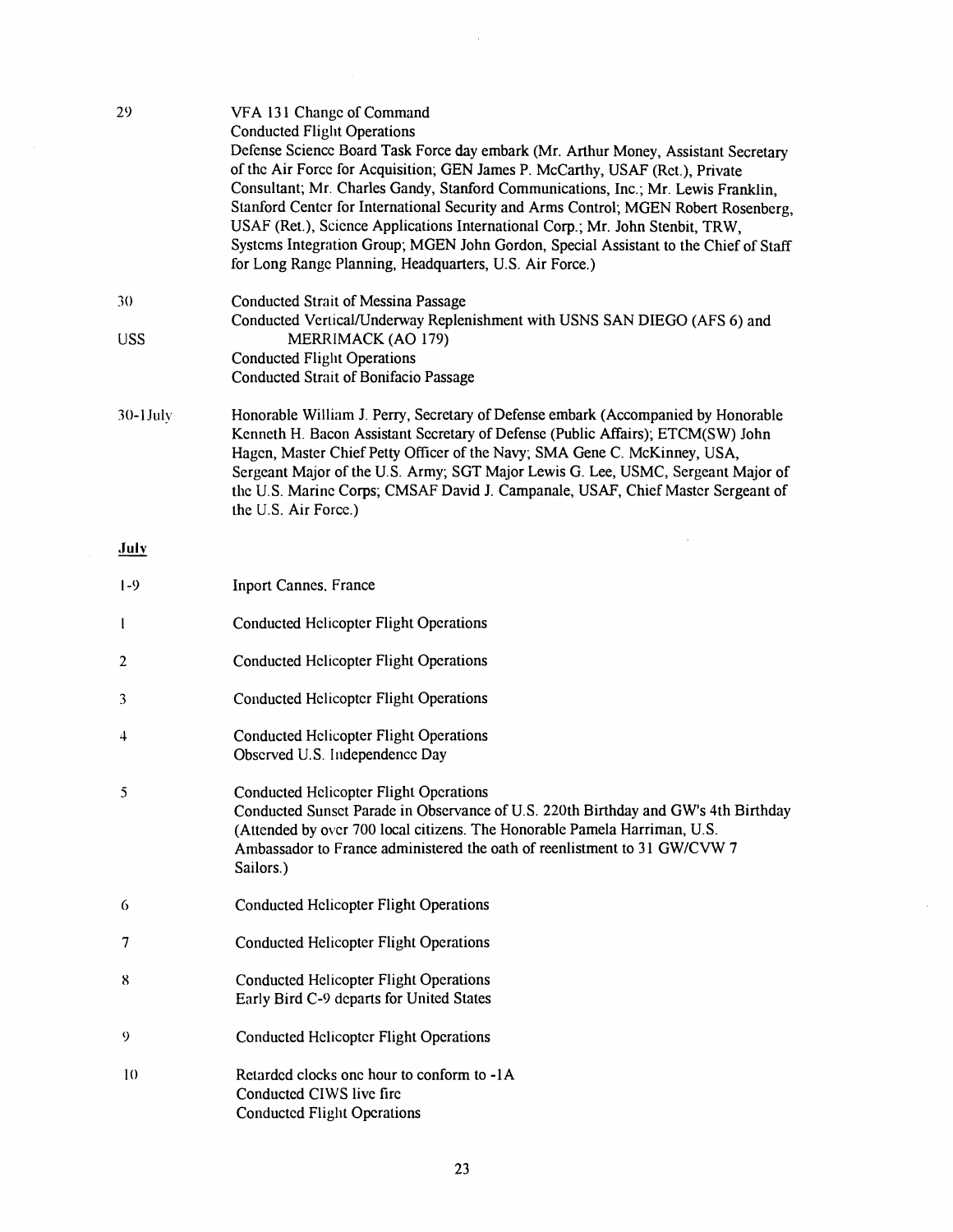| 11        | Conducted Zone Inspection<br>Conducted Underway Replenishment with USS ARTHUR W. RADFORD (DD 968)<br><b>Conducted Flight Operations</b>                                                                             |
|-----------|---------------------------------------------------------------------------------------------------------------------------------------------------------------------------------------------------------------------|
| 12        | Conducted turnover with USS ENTERPRISE (CVN 65)<br>Conducted Vertical Replenishment with USS MOUNT BAKER (AE 34), USS<br>ENTERPRISE (CVN 65) and USS SUPPLY (AOE 6)<br><b>Conducted Strait of Gibraltar Passage</b> |
| $13 - 19$ | 3M Assessment Team embarks                                                                                                                                                                                          |
| $13 - 15$ | <b>ORSE</b> Team embarks                                                                                                                                                                                            |
| 13        | INCHOP TO COMSECONDFLT<br>Conducted Verticle Replenishment with USS MERRIMACK (AO 179)<br><b>Conducted Flight Operations</b><br><b>Conducted ORSE Drills</b>                                                        |
| 14        | Retarded clocks one hour to conform to Zulu<br><b>Conducted ORSE Drills</b><br><b>Conducted Flight Operations</b><br><b>Return and Reunion Team embarks</b>                                                         |
| 15        | <b>Conducted Flight Operations</b>                                                                                                                                                                                  |
| 16        | Retarded clocks one hour to conform to $+1N$<br><b>Conducted Flight Operations</b><br>Weapons Department conducts 50 caliber, pistol and shotgun shoot<br>Conducted E-2/3 Advancement Ceremony                      |
| 17        | Retarded clocks one hour to conform to +2O<br>Conducted Medical Response Team/Mass Casualty Drill<br><b>Conducted Helicopter Flight Operations</b><br>Conducted Vertical Replenishment with USS MERRIMACK (AO 179)  |
| 18        | Retarded clocks one hour to conform to $+3P$<br>Conducted Helicopter Flight operations<br><b>Conducted Safety Standdown</b><br>MARDET conducted rifle shoot                                                         |
| 19        | <b>Conducted Flight Operations</b>                                                                                                                                                                                  |
| 20        | Conducted Zone Inspection<br><b>Conducted Flight Operations</b><br>Bermuda Distinguished Visitors day embark<br>Anchored off of Bermuda                                                                             |
| $21 - 23$ | <b>Conducted Tiger Cruise</b>                                                                                                                                                                                       |
| 21        | Return and Reunion Team departs<br>Tiger's load aboard<br>Underway from Bermuda<br><b>Conducted Flight Operations</b>                                                                                               |

 $\mathcal{L}$ 

 $\sim 10^{-1}$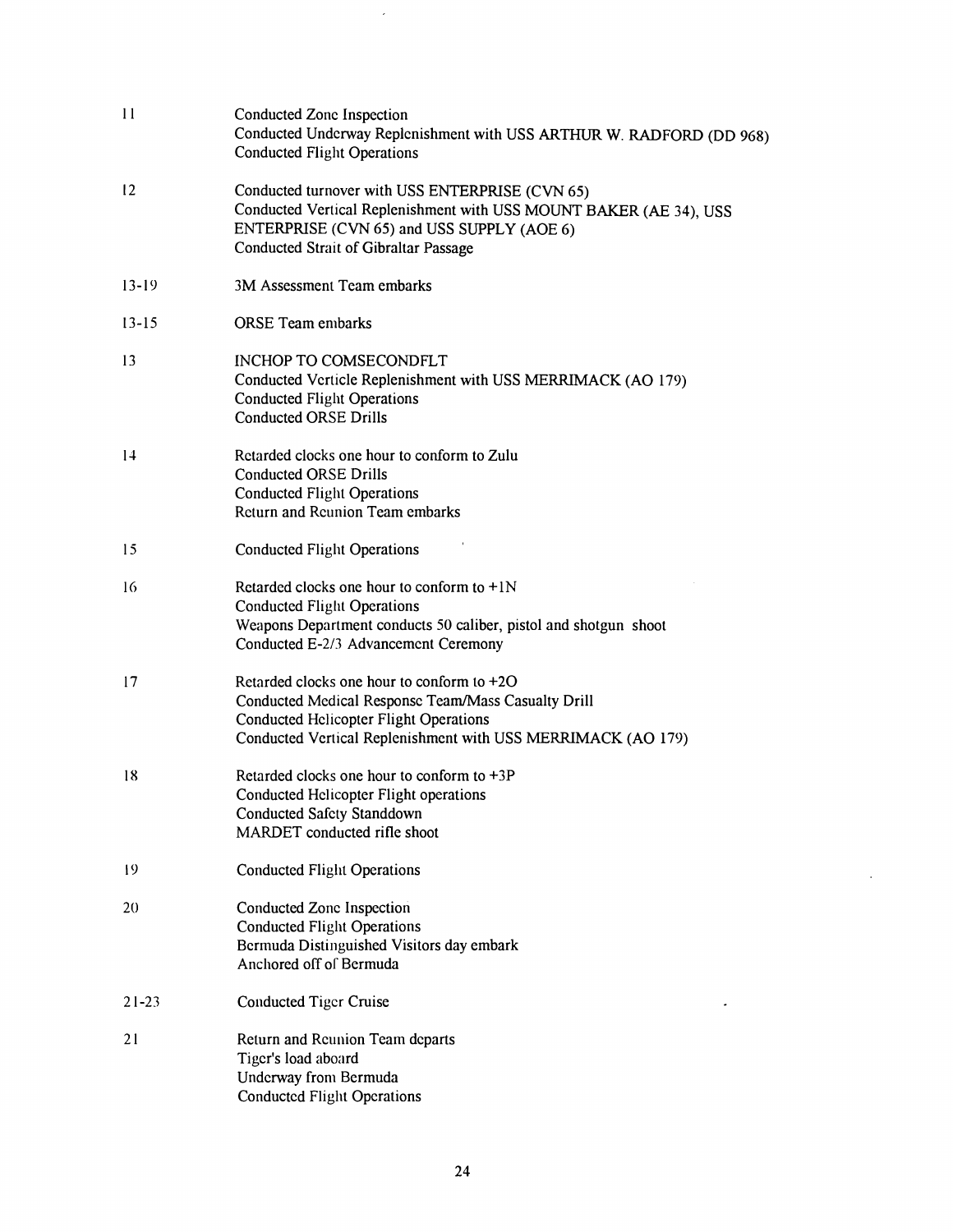| 22            | Retarded clocks one hour to conform to $+4Q$<br>CVW 7 fly off<br>Virginia Governor George F. Allen day embark (Escorted by ADM William J. "Bud"<br>Flanagan, CINCLANTFLT.)<br>Conducted leap frogs with USS MERRIMACK (AO 179)                                                                                                                                      |
|---------------|---------------------------------------------------------------------------------------------------------------------------------------------------------------------------------------------------------------------------------------------------------------------------------------------------------------------------------------------------------------------|
| 23            | <b>Conducted Helicopter Flight Operations</b><br>VADM John J. Mazach, COMNAVAIRLANT day visit (Provided "Welcome Home"<br>greetings to crew.)<br>Moored pier 12, Naval Station, Norfolk, VA. (Return from six month<br>deployment.)                                                                                                                                 |
| 24            | Crane off one F/A-18 Hornet aircraft                                                                                                                                                                                                                                                                                                                                |
| <b>August</b> |                                                                                                                                                                                                                                                                                                                                                                     |
| 1             | COL Clarence Johnson, Officer in Charge, Defense Courier Service inport tour                                                                                                                                                                                                                                                                                        |
| 3             | Army Command Staff College inport tour                                                                                                                                                                                                                                                                                                                              |
| 4             | HMCS CHARLOTTETOWN personnel inport tour                                                                                                                                                                                                                                                                                                                            |
| 5             | MARDET ammo off load<br>RADM Rick Williams, PEO, Mine Warfare inport tour                                                                                                                                                                                                                                                                                           |
| 6             | USO Board of Directors inport tour                                                                                                                                                                                                                                                                                                                                  |
| 7             | COMNAVAIRLANT cruise debrief                                                                                                                                                                                                                                                                                                                                        |
| 9             | RADM John M. Luecke, ADCNO, Pland, Policy and Operations, OPNAV inport tour<br>COMCARGRU 8 guests inport tour                                                                                                                                                                                                                                                       |
| 10            | Naval Reservists inport tour<br>COMDESRON 18 guests inport tour<br>VF 41 Reunion Group inport tour<br>RADM Joseph S. Mobley, Director, Navy Staff, OPNAV, guests inport tour<br>CAPT Abdullah Al-Khwyter, Saudi Naval Attache inport tour                                                                                                                           |
| $\mathbf{11}$ | Mr. Boisseau inport tour<br>Deputy Project Superintendent for GW PIA inport tour<br>CDR Rob Ryan. Commanding Officer, VAW 123 and area MARS Station operators<br>inport tour                                                                                                                                                                                        |
| 13            | Virginia Association of Chief of Police inport tour                                                                                                                                                                                                                                                                                                                 |
| 14            | Conducted Zone Inspection<br>Military Order of the Purple Heart inport tour (200)                                                                                                                                                                                                                                                                                   |
| 15            | Operation "Clean Ship"; All hands field day<br>Capital Region Chapter of the U.S. Navy League inport tour/Presentation of GW Model<br>(Model is 1/350th scale replica of GW presented to the ship courtesy of the Navy<br>League. Model was built by Mr. Steve Dunn, an amature modelist contracted by the<br>Navy League.)<br>Conducted E-2/3 Advancement Ceremony |

 $\hat{\boldsymbol{\epsilon}}$ 

 $\overline{\phantom{a}}$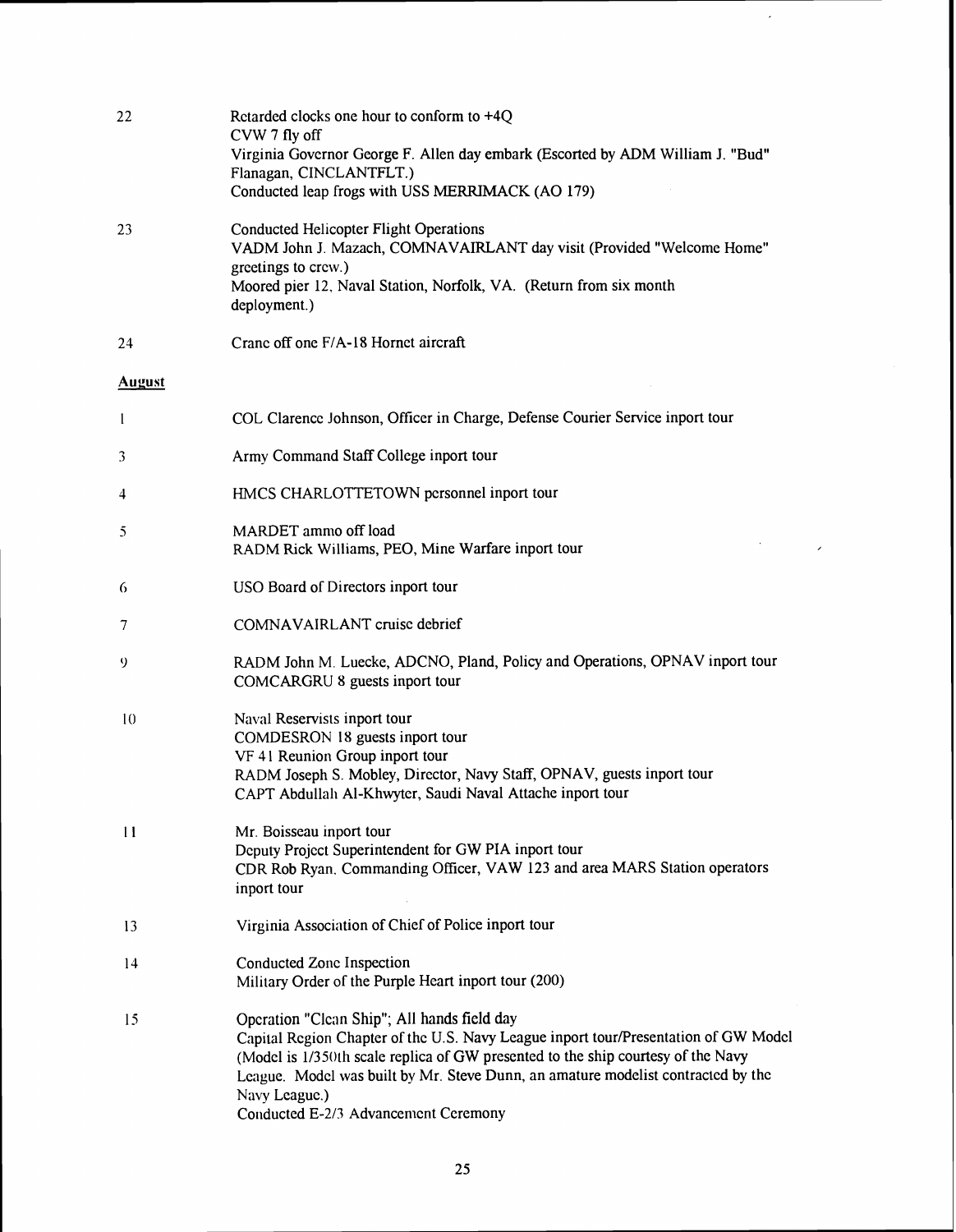| 16               | COMCRUDESGRU TWO Change of Command. RADM Henry C. Giffin, III was<br>relieved by RADM Michael G. Mullen, Commander, Cruiser Destroyer Group 2.                                                                   |
|------------------|------------------------------------------------------------------------------------------------------------------------------------------------------------------------------------------------------------------|
| 20               | American Heritage Magazine Editorial Board inport tour (Guests included Mr. Timothy<br>Forbes, President, American Heritage Company, Forbes Inc.)                                                                |
| 21               | Ms. Roza Otunbayeva, Minister of Foreign Affairs, Khirgistan inport tour<br>Virginia Beach Amphitheater Staff inport tour<br>Armed Forces Staff College inport tour                                              |
| 22               | RADM William H. Snell, Jr., Chief, Navy Dental Corps inport tour<br>Armed Forces Staff College inport tour                                                                                                       |
| 23               | U.S. Naval Dental Educators inport tour<br>Naval Transportation Support Center inport tour                                                                                                                       |
| 24               | Former COMNAVAIRLANT Chief of Staff guests inport tour                                                                                                                                                           |
| 25               | French-Etats-Unis, Marseille, France inport tour<br>CAPT Bruce Cavey, Chief of Counter Drug Operations, USACOM inport tour                                                                                       |
| $26 - 29$        | Underway for ammo off-load<br><b>Underwent Command Retention Team Inspection</b><br>Aviation Weapons Information Management System Development (AWIMS) and Joint<br>Direct Attack Munitions (JDAM) groups embark |
| 26               | <b>Conducted Helicopter Flight Operations</b>                                                                                                                                                                    |
| 27               | <b>Conducted Helicopter Flight Operations</b>                                                                                                                                                                    |
| $27 - 28$        | Conducted ammo off-load with USS SEATTLE (AOE 3) and USS JOHN F. KENNEDY<br>(CV 67)                                                                                                                              |
| 28               | <b>Conducted Helicopter Flight Operations</b><br>Conducted Zone Inspection                                                                                                                                       |
| 29               | Moored Norfolk Naval Shipyard, commence Navy's first ever PIA                                                                                                                                                    |
| 30               | <b>Command Awards Ceremony</b>                                                                                                                                                                                   |
| <b>September</b> |                                                                                                                                                                                                                  |
| 1                | CVW 1 officially attached to GW                                                                                                                                                                                  |
| 2                | Observed Labor Day (Holiday)                                                                                                                                                                                     |
| 5                | Conducted E-4 Advancement Examination                                                                                                                                                                            |
| 10               | Conducted E-5 Advancement Examination                                                                                                                                                                            |
| $\mathbf{11}$    | Conducted Zone Inspection                                                                                                                                                                                        |
| 12               | Conducted E-6 Advancement Examination                                                                                                                                                                            |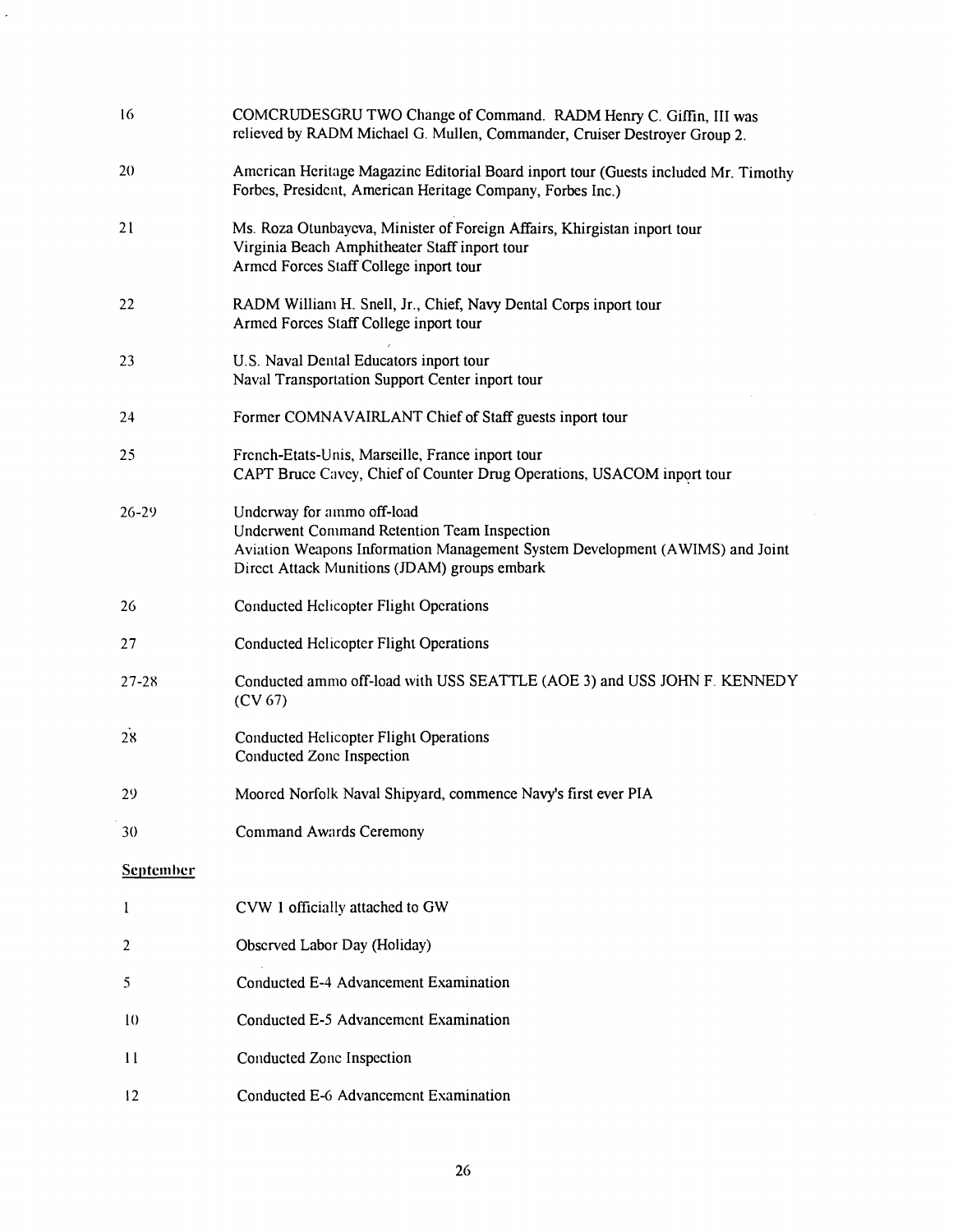| $\overline{14}$ | <b>Command Picnic at Busch Gardens</b>                                                                                                                                                                                                    |
|-----------------|-------------------------------------------------------------------------------------------------------------------------------------------------------------------------------------------------------------------------------------------|
| 16              | <b>Conducted Chief Petty Officer Promotion Ceremony</b>                                                                                                                                                                                   |
| 17              | Conducted E-2/3 Advancement Ceremony                                                                                                                                                                                                      |
| 22              | Conducted pierside fuel offload                                                                                                                                                                                                           |
| 25              | Conducted Zone Inspection                                                                                                                                                                                                                 |
| <b>October</b>  |                                                                                                                                                                                                                                           |
| 3               | GW Sponsored Blue Shirt Golf Tournament at Sewells Point Golf Course<br>GW Sailors participate in "Liberty Shuttle" ribbon cutting ceremony at Portside in<br>downtown Portsmouth, Va. (Joint effort between City of Portsmouth and NNSY) |
| 9               | Conducted Zone Inspection                                                                                                                                                                                                                 |
| 10              | GW Sponsored Khaki Golf Tournament<br>50 State Flag Detail participates in Fleet Week activities at Nauticus                                                                                                                              |
| 12              | GW's CPO Mess participates in CPO Khaki Ball, NAS Oceana, Virginia Beach, VA                                                                                                                                                              |
| 13              | Observed Navy's 220th Birthday                                                                                                                                                                                                            |
| 14              | Observed Columbus Day (Holiday)                                                                                                                                                                                                           |
| 17              | Conducted E-2/3 Advancement Ceremony                                                                                                                                                                                                      |
| 23              | Conducted Zone Inspection                                                                                                                                                                                                                 |
| 28              | Shift to winter uniform                                                                                                                                                                                                                   |
| 31              | All Hands Hay Ride at Fleet Recreation Park, Naval Base Norfolk                                                                                                                                                                           |
| <b>November</b> |                                                                                                                                                                                                                                           |
| 6               | Conducted Zone Inspection                                                                                                                                                                                                                 |
| 7               | Congressional Staff Delegation inport tour (Mr. Mike Meerman and Mr. Steve Saulnier<br>obtained briefings on Challenge Athena and various intelligence systems.)                                                                          |
| 8               | Conducted ceremony in observance of USMC Birthday                                                                                                                                                                                         |
| 10              | Observed USMC Birthday                                                                                                                                                                                                                    |
| $\mathbf{1}$    | Observed Veteran's Day (Holiday)                                                                                                                                                                                                          |
| 12              | Conducted Safety Standdown                                                                                                                                                                                                                |
| 13              | Conducted Safety Standdown                                                                                                                                                                                                                |
| 15              | Conducted E-2/3 Advancement Ceremony                                                                                                                                                                                                      |

 $\sim$